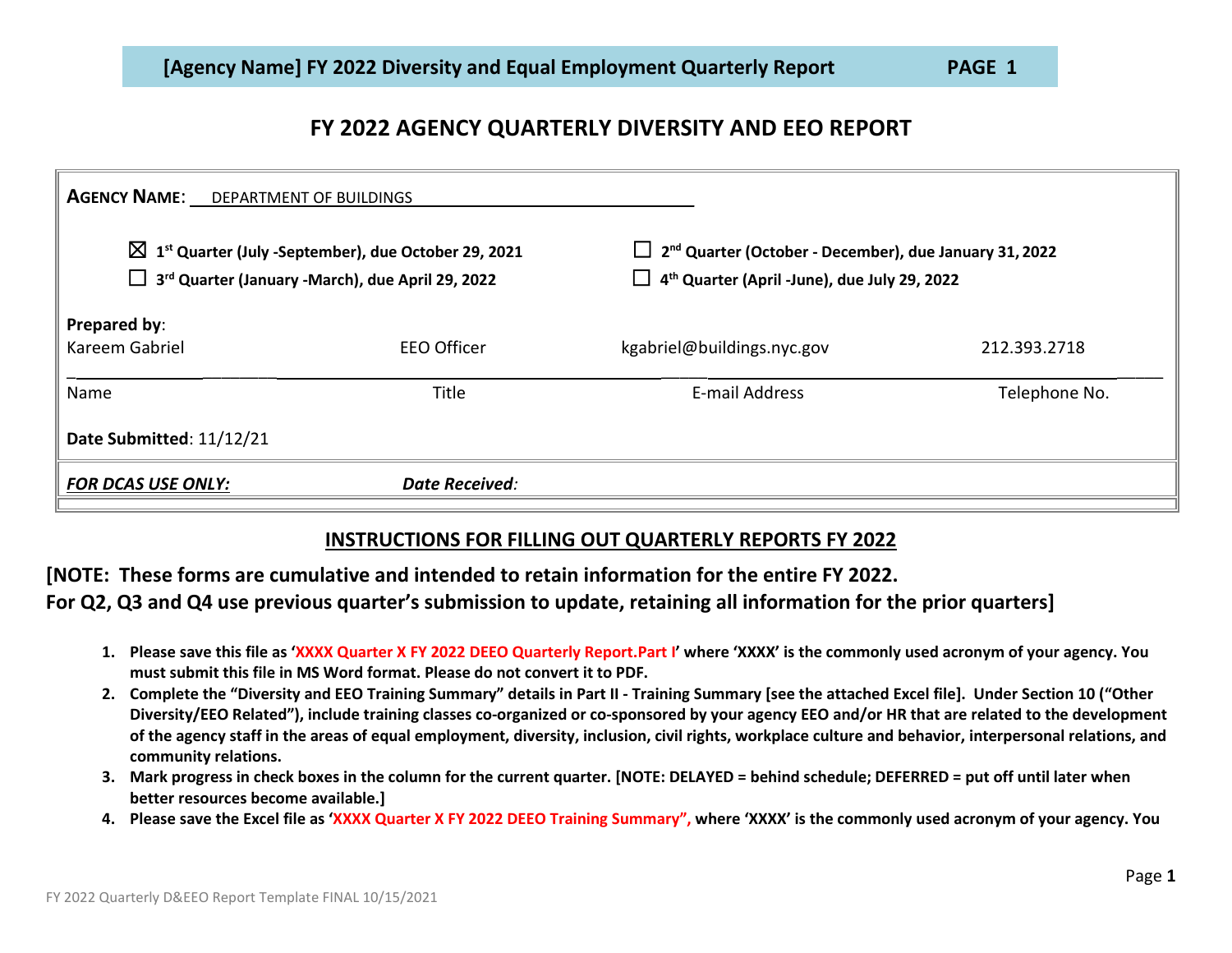**must submit this file in MS Excel format. Please do not convert it to PDF.**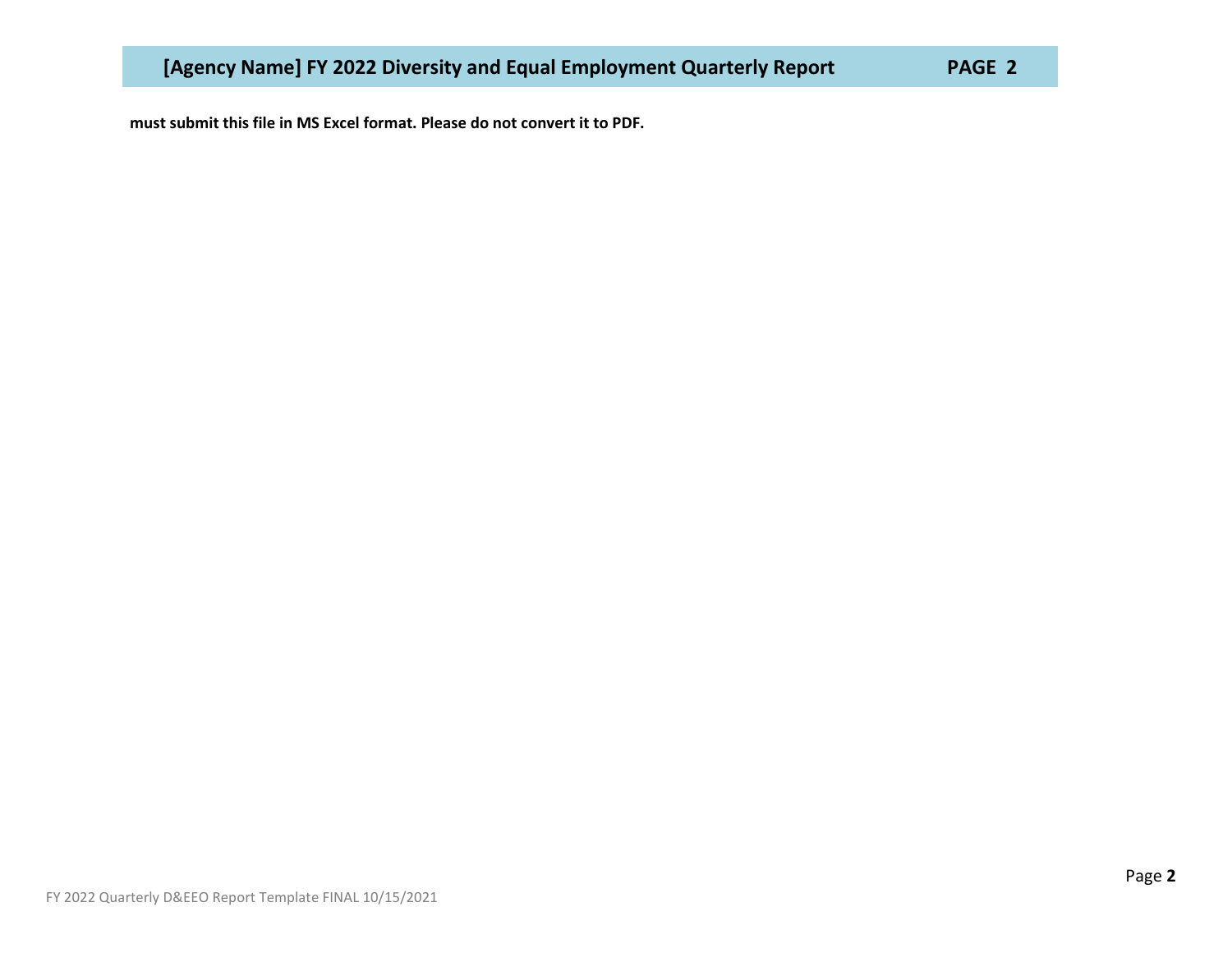#### **PART I: NARRATIVE SUMMARY**

#### **I. COMMITMENT AND ACCOUNTABILITY STATEMENT BY THE AGENCY HEAD**

| Distributed to all agency employees? | $\boxtimes$ Yes On : 8/5/2021<br>$\Box$ No |
|--------------------------------------|--------------------------------------------|
|                                      | $\boxtimes$ By e-mail                      |
|                                      | $\boxtimes$ Posted on agency intranet      |
|                                      | $\Box$ Other                               |

#### **II. RECOGNITION AND ACCOMPLISHMENTS**

**The agency recognized employees, supervisors, managers, and units demonstrating superior accomplishment in diversity and equal employment opportunity through the following:**

☐ **Diversity & EEO Awards**

☒ **Diversity and EEO Appreciation Events**

- ☒ **Public Notices**
- ☒ **Positive Comments in Performance Appraisals**

☐ **Other (please specify): \_\_\_\_\_\_\_\_\_\_\_\_\_\_\_\_\_\_\_\_\_\_\_\_\_\_\_\_\_\_\_\_\_\_\_\_\_\_\_\_\_\_\_**

**\* Please describe D&EEO Awards and/or Appreciation Events below:**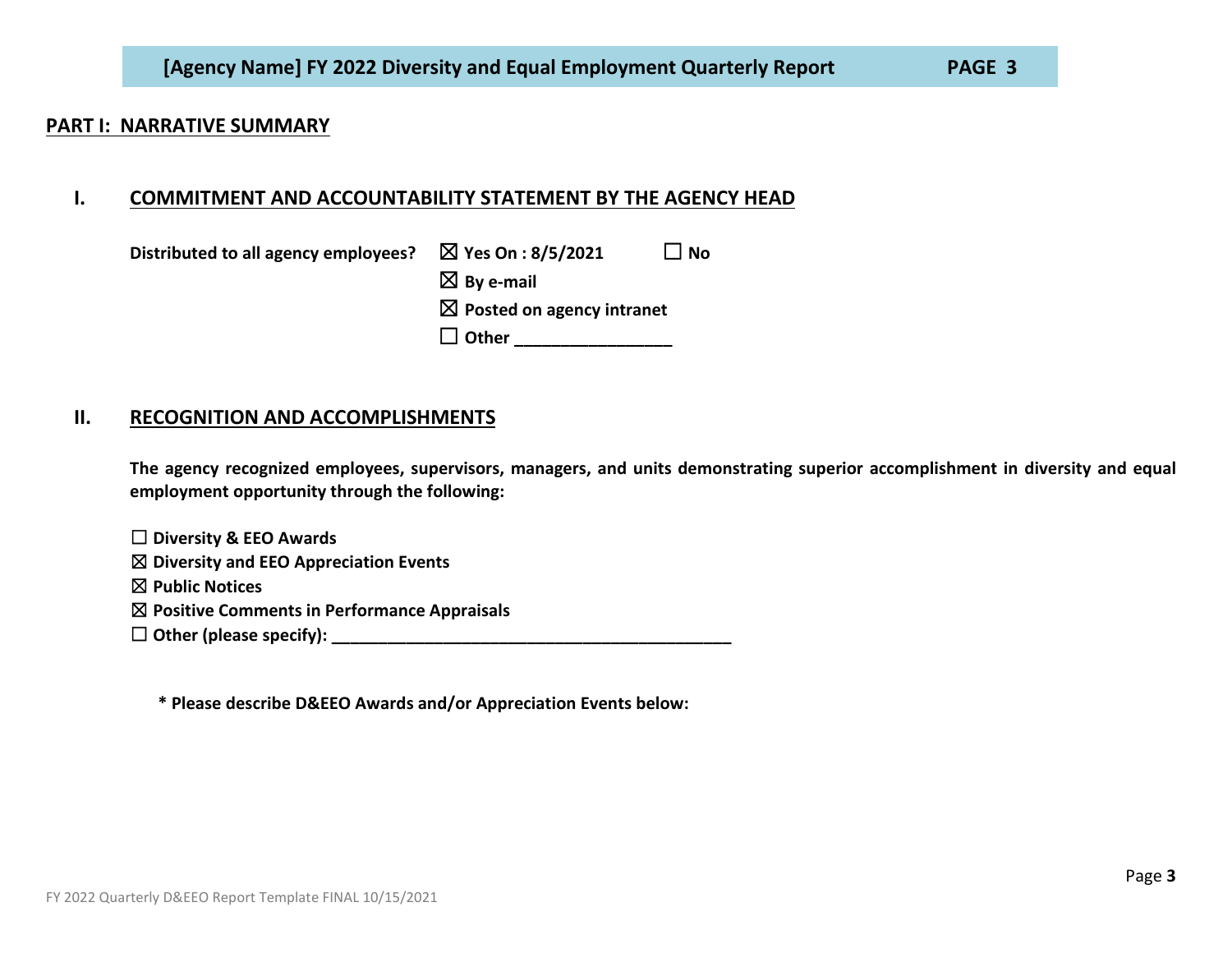#### **III. WORKFORCE REVIEW AND ANALYSIS**

**1. Agency Headcount as of the last day of the quarter was:**

**Q1 (9/30/2021): 1634 Q2 (12/31/2021): \_\_\_\_\_\_\_\_\_\_ Q3 (3/31/2022): \_\_\_\_\_\_\_\_\_\_ Q4 (6/30/2022): \_\_\_\_\_\_\_\_\_\_**

**2. Agency reminded employees to update self-ID information regarding race/ethnicity, gender, and veteran status.**

| $\boxtimes$ Yes, On (7/1/21): | $\Box$ Yes, again on (Date): | $\Box$ No |
|-------------------------------|------------------------------|-----------|
|                               |                              |           |

☒ **NYCAPS Employee Self Service (by email; strongly recommended every year)** ☐ **Agency's intranet site** ☒ **Newsletters and internal Agency Publications** ☐ **On-boarding of new employees**

**3. The agency conducted a review of the dashboard sent to the EEO Officer with demographic data and trends, including workforce composition by job title, job group, race/ethnicity and gender; new hires, promotions and separation data; and utilization analysis.**

| $\boxtimes$ Yes, On (Dates): |  |  |  |
|------------------------------|--|--|--|
|------------------------------|--|--|--|

|                                       | Q1 Review Date: July 29th, 2021 Q2 Review Date:                                    | Q3 Review date:        | <b>Q4 Review date:</b> |  |
|---------------------------------------|------------------------------------------------------------------------------------|------------------------|------------------------|--|
|                                       | August 19 <sup>th</sup> , 2021                                                     |                        |                        |  |
|                                       | September 15 <sup>th</sup> , 2021                                                  |                        |                        |  |
|                                       | Meetings are held quarterly with the GC Office and monthly with HREX or as needed. |                        |                        |  |
| The review was conducted with:        |                                                                                    |                        |                        |  |
| $\nabla$ U <sub>U</sub> MAM DACAUKSAS | Uuman Docourses                                                                    | $\Box$ Uuman Docourses | $\Box$ Uuman Dacaussac |  |

| $\boxtimes$ Human Resources | $\square$ Human Resources | $\square$ Human Resources | $\Box$ Human Resources |
|-----------------------------|---------------------------|---------------------------|------------------------|
| $\boxtimes$ Agency Head     | $\Box$ Agency Head        | $\Box$ Agency Head        | $\Box$ Agency Head     |
| $\boxtimes$ General Counsel | $\square$ General Counsel | $\square$ General Counsel | $\Box$ General Counsel |
| $\square$ Other             | $\square$ Other           | $\Box$ Other              | $\Box$ Other           |
| $\Box$ Not conducted        | $\Box$ Not conducted      | $\Box$ Not conducted      | $\Box$ Not conducted   |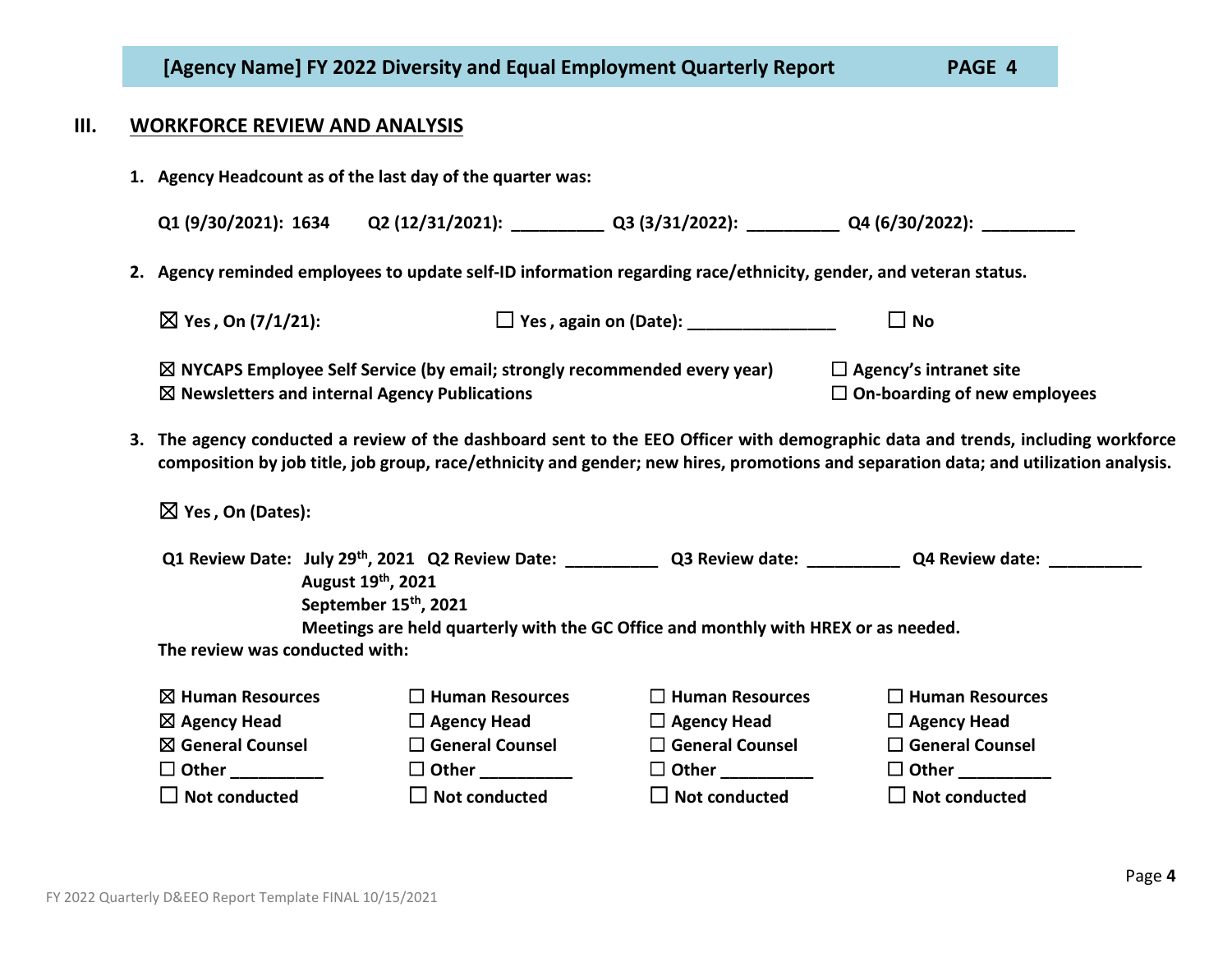| [Agency Name] FY 2022 Diversity and Equal Employment Quarterly Report | <b>PAGE 5</b> |
|-----------------------------------------------------------------------|---------------|
|-----------------------------------------------------------------------|---------------|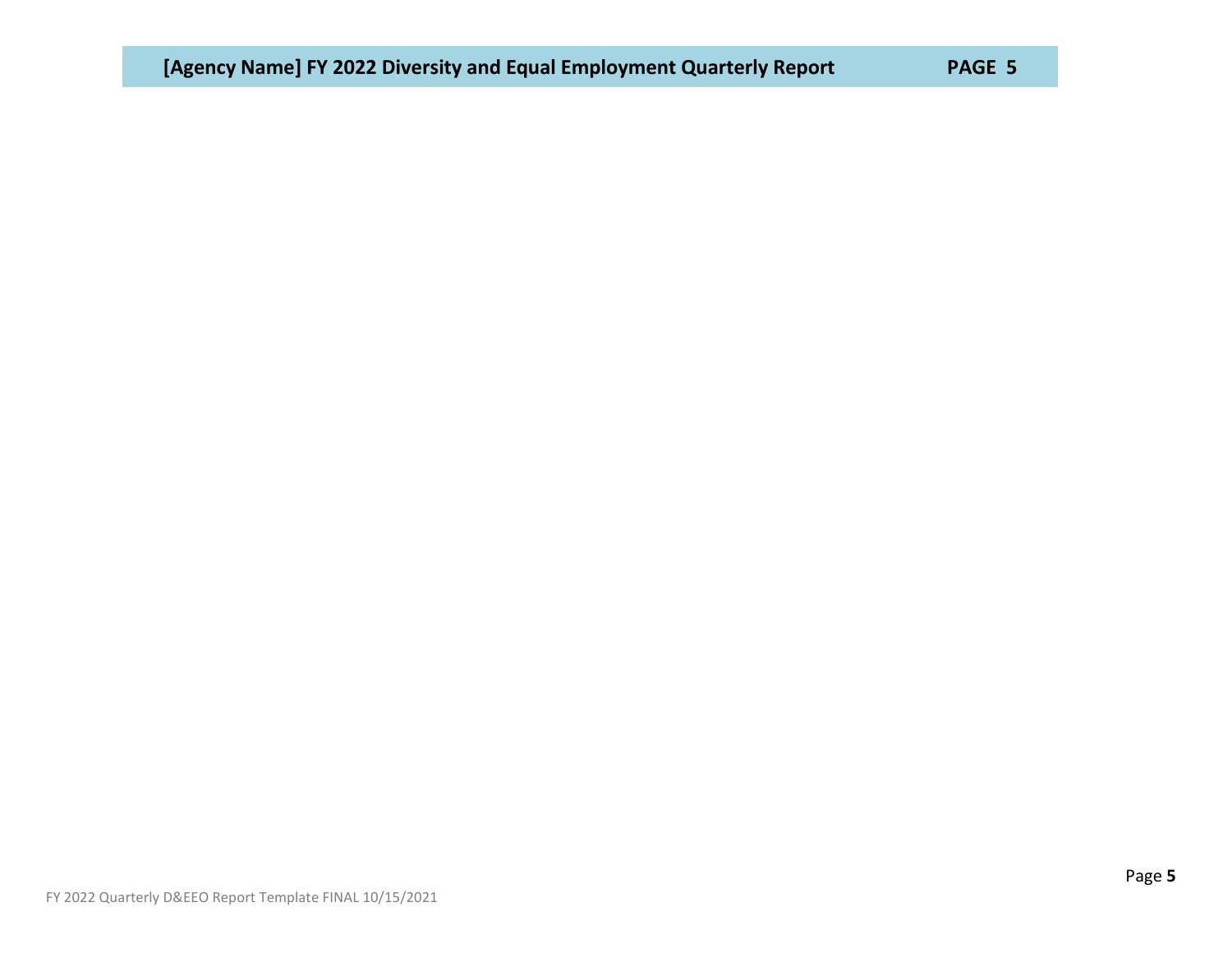## **IV. EEO, DIVERSITY, INCLUSION, AND EQUITY INITIATIVES FOR FY 2022**

**Please describe your progress this quarter in implementing the primary goals in Section IV of your Agency Diversity and EEO Plan for FY 2022 - Proactive Strategies to Enhance Diversity, EEO and Inclusion:**

## **A. WORKFORCE:**

| Please list the Workforce Goal(s) included in Section<br>IV: Proactive Strategies to Enhance Diversity, EEO and<br>Inclusion, which you set/declared in your FY 2022<br>Diversity and EEO Plan (e.g., underutilization,<br>workforce planning, succession planning and diverse<br>applicant pool, among others): | Please describe the steps that your agency<br>has taken to meet the Workforce Goal(s)<br>set/declared in your plan.<br>Include steps that were taken or considered<br>to build an inclusive and sustainable<br>pipeline for your agency across all levels.                                                          | Q1<br><b>Update</b>                                                                                                  | Q <sub>2</sub><br><b>Update</b>           | Q <sub>3</sub><br><b>Update</b>                     | Q <sub>4</sub><br><b>Update</b>                          |
|------------------------------------------------------------------------------------------------------------------------------------------------------------------------------------------------------------------------------------------------------------------------------------------------------------------|---------------------------------------------------------------------------------------------------------------------------------------------------------------------------------------------------------------------------------------------------------------------------------------------------------------------|----------------------------------------------------------------------------------------------------------------------|-------------------------------------------|-----------------------------------------------------|----------------------------------------------------------|
| EEO and HREX collaborate to promote equity,<br>increase diversity, assure equal employment<br>opportunity, and enhance the value of inclusion<br>at DOB                                                                                                                                                          | EEO and HREX staff continue to work<br>collaboratively to align diversity<br>recruiting, internal candidate<br>development, and equitable selection<br>practices strategically with current<br>employment needs, underutilization<br>analysis, and budgetary constraints.<br>The EEO Office and HREX meet bimonthly | $\Box$ Planned<br>$\Box$ Not started<br>$\boxtimes$ Ongoing<br>$\Box$ Delayed<br>$\Box$ Deferred<br>$\Box$ Completed | $\Box$<br>□<br>$\Box$<br>口<br>$\Box$<br>□ | □<br>$\Box$<br>$\Box$<br>$\Box$<br>$\Box$<br>$\Box$ | $\Box$<br>$\Box$<br>$\Box$<br>$\Box$<br>$\Box$<br>$\Box$ |
|                                                                                                                                                                                                                                                                                                                  | to discuss recruitment strategies<br>designed to attract a diverse workforce<br>and best practices in addressing<br>underutilization in job groups and titles<br>that are underrepresented and not tied<br>to Civil Service requirements. Recruiting<br>efforts were shifted to a virtual format                    |                                                                                                                      |                                           |                                                     |                                                          |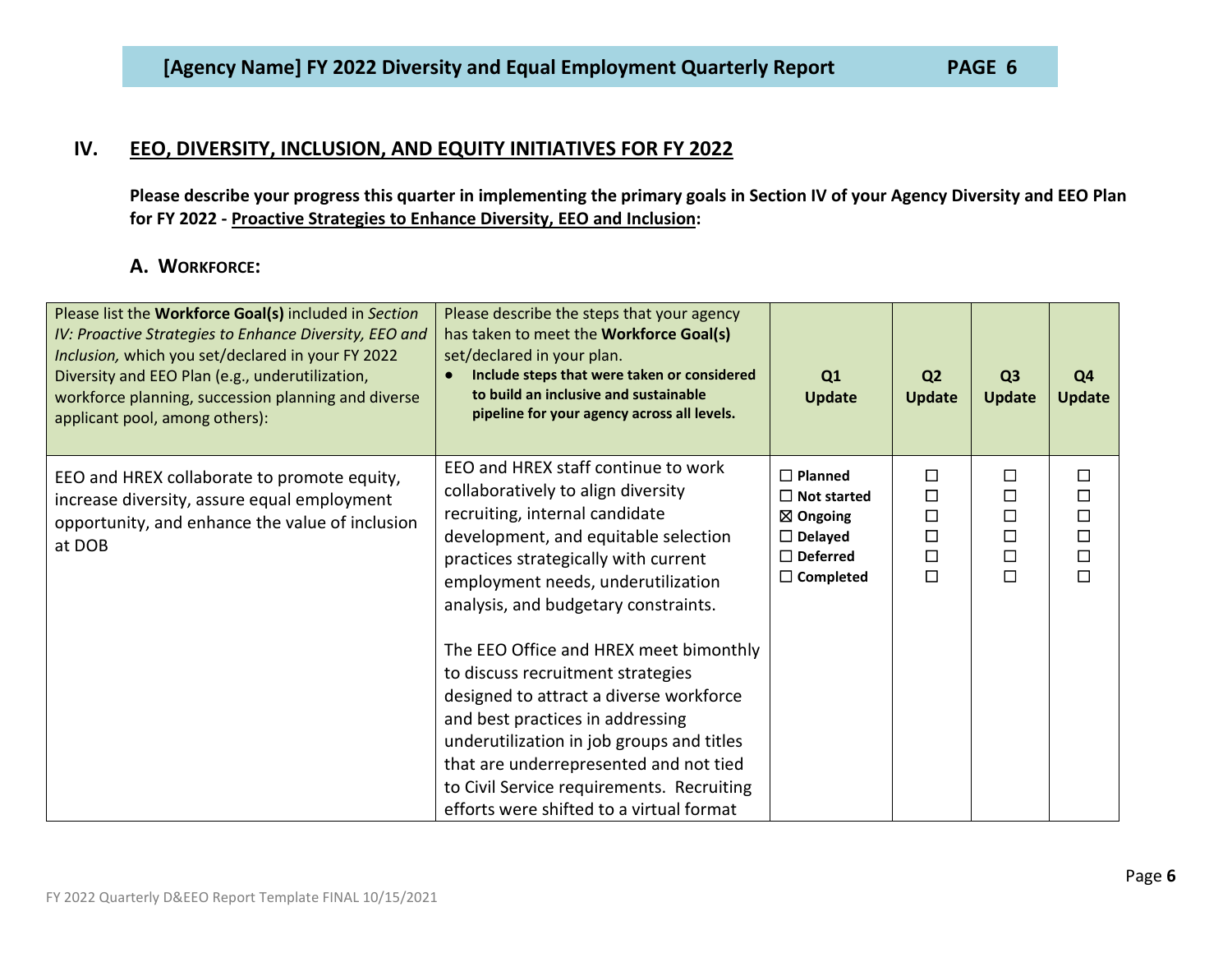|                                 | during Q3 of FY 2020 and will remain<br>virtual for the foreseeable future.<br>EEO and HREX physically returned to the<br>office in September 2021. In person<br>meetings will return to its initial monthly<br>set up pre pandemic as recruiting and<br>hiring has increased in Q1.                                                                                                                                                                                                        |                                                                                                                         |                                                          |                                                          |                                                          |
|---------------------------------|---------------------------------------------------------------------------------------------------------------------------------------------------------------------------------------------------------------------------------------------------------------------------------------------------------------------------------------------------------------------------------------------------------------------------------------------------------------------------------------------|-------------------------------------------------------------------------------------------------------------------------|----------------------------------------------------------|----------------------------------------------------------|----------------------------------------------------------|
| <b>Professional Development</b> | In the first quarter of FY 22, EEO and<br>Buildings University coordinated with<br>DCAS to pilot "Can We Talk, the Power of<br>Words" for DOB supervisors and above.<br>This training will examine the importance<br>of day to day communication with<br>frontline staff and the impact it has on<br>the functions within the roles in the<br>office. Pilot trainings will begin in Q2 of<br>FY22.                                                                                          | $\Box$ Planned<br>$\Box$ Not started<br>$\boxtimes$ Ongoing<br>$\Box$ Delayed<br>$\Box$ Deferred<br>$\Box$ Completed    | $\Box$<br>$\Box$<br>$\Box$<br>$\Box$<br>$\Box$<br>$\Box$ | $\Box$<br>$\Box$<br>$\Box$<br>$\Box$<br>$\Box$<br>$\Box$ | $\Box$<br>$\Box$<br>$\Box$<br>$\Box$<br>$\Box$<br>$\Box$ |
| Social Justice Workgroup        | During Q4 of FY 20, the Department<br>created a Social Justice Workgroup to<br>begin fostering conversations and<br>initiatives centered around race and<br>equity in the workplace. In Q1, the<br>workgroup met to develop the most<br>effective techniques to present these<br>topics to DOB and began planning a<br>workshop on anti-racism. Training was<br>completed for senior leadership in FY 21<br>and additional workshops will be held for<br>different Bureaus throughout FY22. | $\Box$ Planned<br>$\square$ Not started<br>$\boxtimes$ Ongoing<br>$\Box$ Delayed<br>$\Box$ Deferred<br>$\Box$ Completed | $\Box$<br>$\Box$<br>$\Box$<br>$\Box$<br>$\Box$<br>$\Box$ | $\Box$<br>$\Box$<br>$\Box$<br>$\Box$<br>$\Box$<br>$\Box$ | $\Box$<br>$\Box$<br>$\Box$<br>$\Box$<br>$\Box$<br>$\Box$ |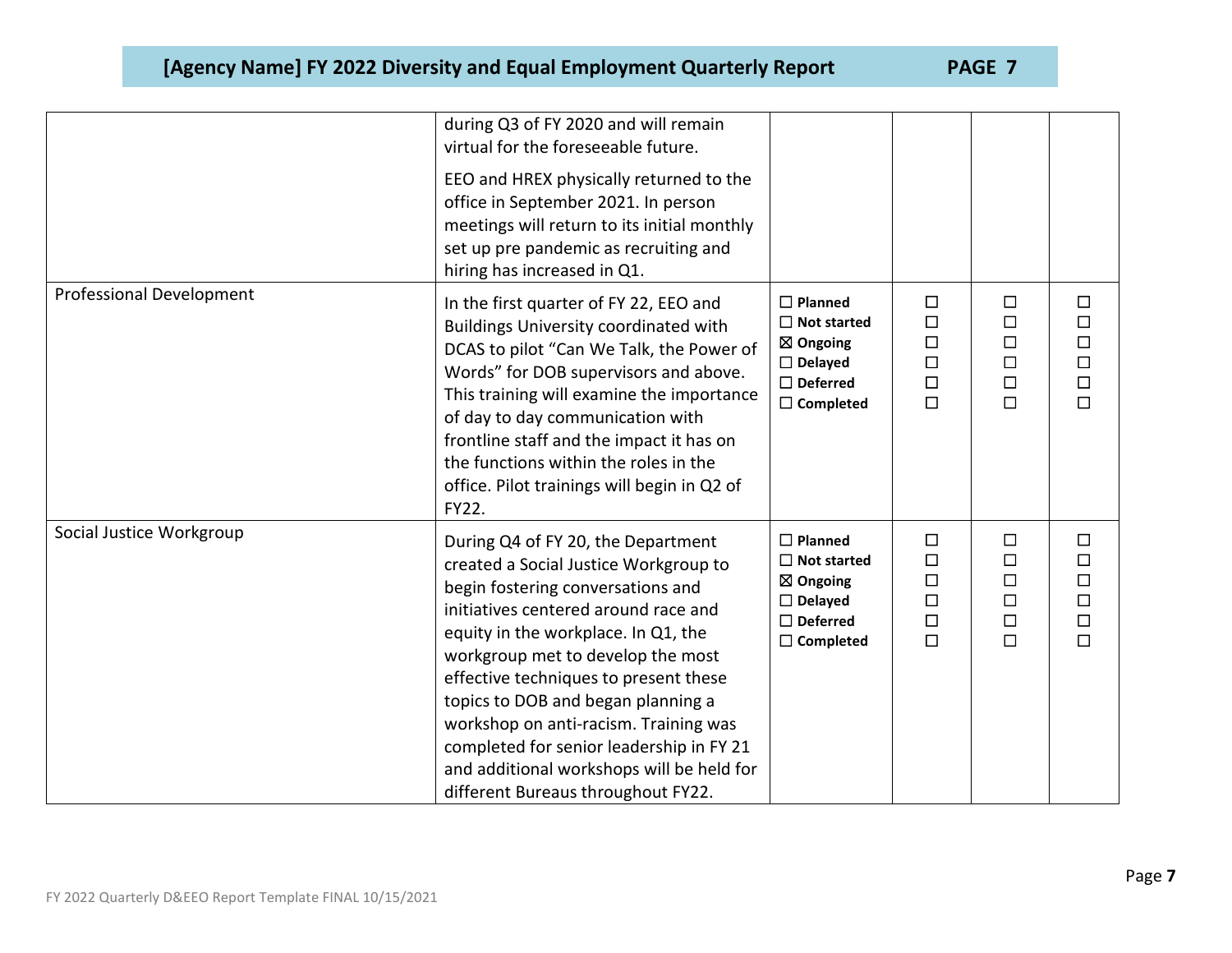| Pathway to Licensure Program                                                                                                                                                                                  | The Pathway to Licensure Program, is<br>targeted to staff engaged in pursing<br>professional licensure. The goal of the<br>program is to provide unlicensed<br>technical staff with the tools and<br>resources needed to prepare for their<br>License Exams. Program components<br>include reimbursements for the cost of<br>exams and study materials, virtual<br>Organized Study Groups, and                | $\Box$ Planned<br>$\Box$ Not started<br>$\boxtimes$ Ongoing<br>$\Box$ Delayed<br>$\Box$ Deferred<br>$\Box$ Completed | □<br>□<br>□<br>$\Box$<br>□<br>□ | П<br>П<br>п<br>П<br>□<br>П | П<br>П<br>□<br>$\Box$<br>$\Box$<br>$\Box$ |
|---------------------------------------------------------------------------------------------------------------------------------------------------------------------------------------------------------------|---------------------------------------------------------------------------------------------------------------------------------------------------------------------------------------------------------------------------------------------------------------------------------------------------------------------------------------------------------------------------------------------------------------|----------------------------------------------------------------------------------------------------------------------|---------------------------------|----------------------------|-------------------------------------------|
|                                                                                                                                                                                                               | personalized review of transcripts.<br>In Q2 of FY 21, DOB launched "DOB Talks-                                                                                                                                                                                                                                                                                                                               |                                                                                                                      |                                 |                            |                                           |
| DOB Talks- Career in Public Service<br>Describe steps that were taken or considered to address underutilization identified through quarterly workforce reports. Please list Job Groups where underutilization | Career in Public Service". An interactive<br>employee engagement series where<br>senior level staff discuss their Public<br>Service Career as it relates to career and<br>professional development. As part of this<br>initiative, Assistant Commissioners within<br>the Department will spearhead our FY 22<br>catalog. This will begin in Q2 of FY 22 and<br>will be ongoing throughout the fiscal<br>vear. |                                                                                                                      |                                 |                            |                                           |

Describe steps that were taken or considered to address underutilization identified through quarterly workforce reports. Please list Job Groups where underutilization exists in the current quarter.

Human Resources and EEO staff members review underutilization data and continue to coordinate to develop ideas for attracting a more diverse talent pool. DOB utilizes several recruiting tools, including advertising in print and online publications, conducting interview days, participating in job fairs and coordinating with professional organizations. Current CEEDS data indicates underutilization among women and Black employees in the following job groups:

- Management Specialists
- Science Professionals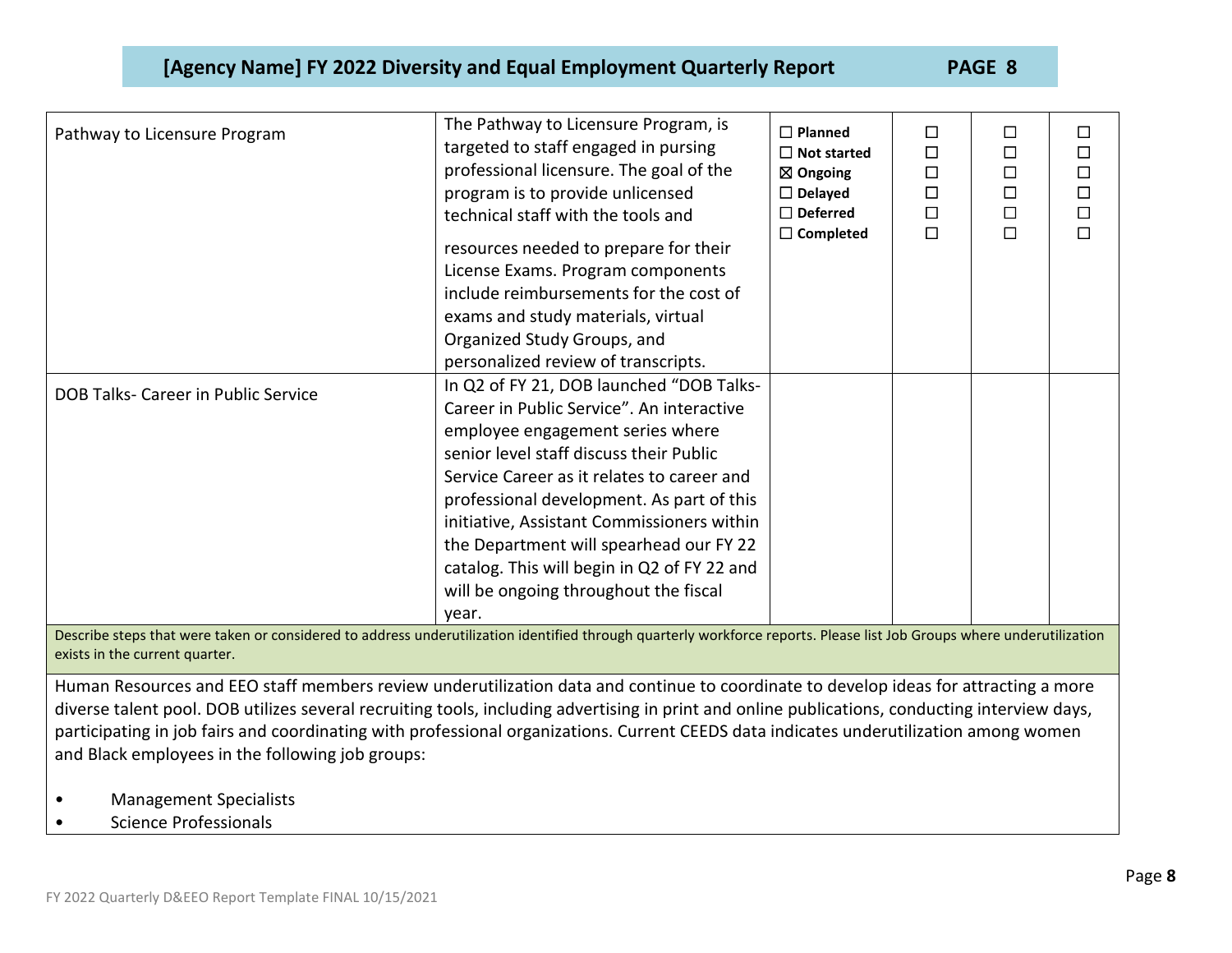The CEEDS data for Q1 report reflects insignificant changes in the underutilization in the above categories. Buildings' will continue to work to address underutilization identified in the quarterly workforce reports.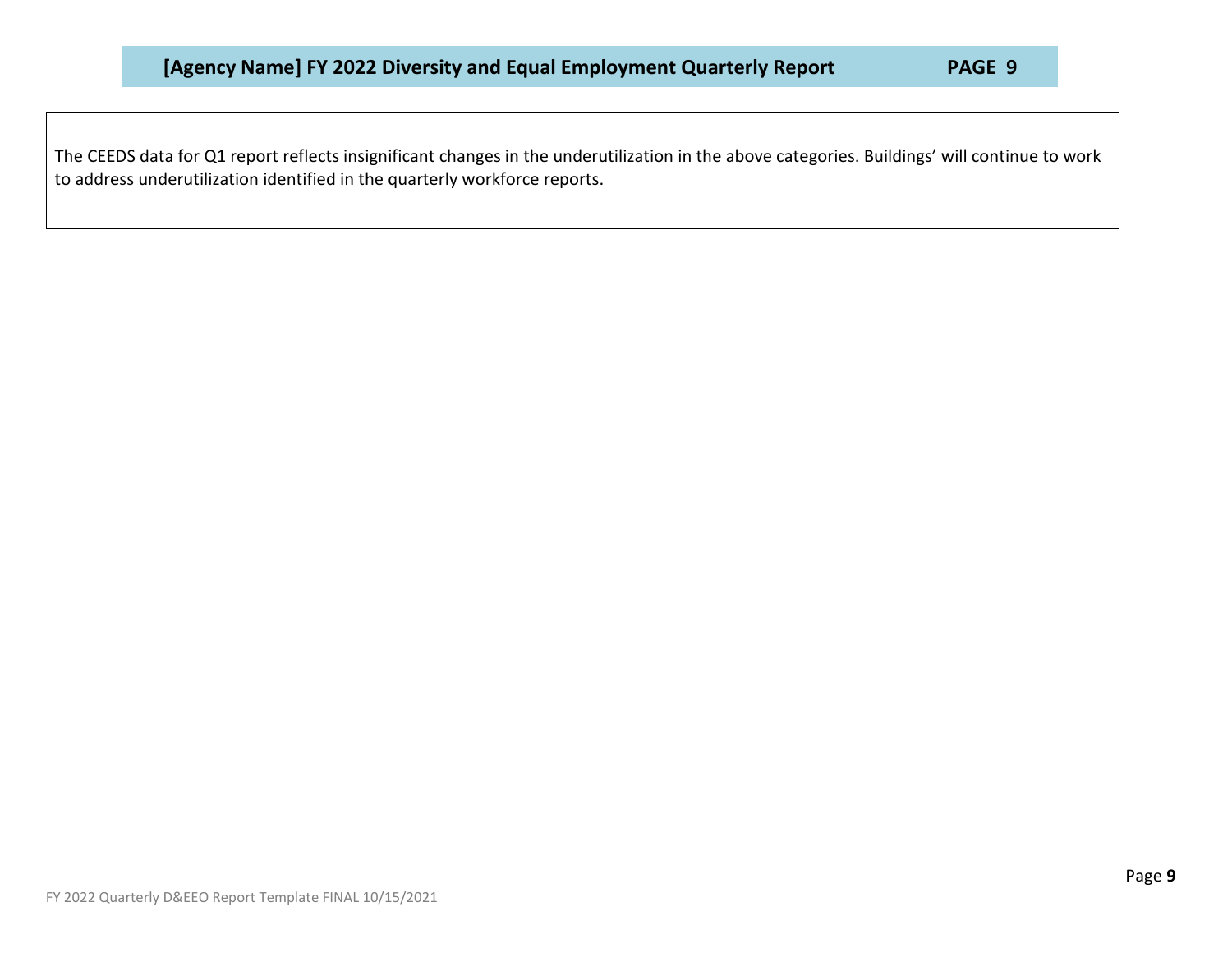# **B. WORKPLACE:**

| Please list the Workplace Goal(s) included in Section<br>IV: Proactive Strategies to Enhance Diversity, EEO and<br>Inclusion, which you set/declared in your FY 2022<br>Diversity and EEO Plan (e.g., job<br>satisfaction/engagement surveys, exit<br>interviews/surveys, and onboarding surveys): | Please describe the steps that your agency<br>has taken to meet the Workplace Goal(s)<br>set/declared in your plan.<br>Include steps that were taken or considered<br>to create inclusive work environment which<br>values differences that each of your unique<br>employees brings to work, and to maintain<br>focus on retaining talent across all levels.                                                                                                                                                                                                                                                                                                                                                                              | Q1<br><b>Update</b>                                                                                                  | Q <sub>2</sub><br><b>Update</b>                          | Q <sub>3</sub><br><b>Update</b>                     | Q <sub>4</sub><br><b>Update</b>                     |
|----------------------------------------------------------------------------------------------------------------------------------------------------------------------------------------------------------------------------------------------------------------------------------------------------|-------------------------------------------------------------------------------------------------------------------------------------------------------------------------------------------------------------------------------------------------------------------------------------------------------------------------------------------------------------------------------------------------------------------------------------------------------------------------------------------------------------------------------------------------------------------------------------------------------------------------------------------------------------------------------------------------------------------------------------------|----------------------------------------------------------------------------------------------------------------------|----------------------------------------------------------|-----------------------------------------------------|-----------------------------------------------------|
| DOB Employee Anniversary Program                                                                                                                                                                                                                                                                   | In Q2 of FY21, the agency launched the<br>DOB Employee Anniversary Program. This<br>program is an opportunity for our Agency<br>to recognize employees on their longevity<br>and tenure with DOB. This initiative is in<br>response to the employee feedback<br>collected in 2019. Employees whose DOB<br>anniversary dates occur in July 2020 and<br>beyond will receive a hard copy<br>certificate and congratulatory email from<br>HREX with a digital certificate of<br>appreciation. DOB will honor employees<br>for their 1-year, 5-year, 10-year<br>anniversary and so on in 5-year<br>increments. We truly believe<br>recognizing<br>commitment<br>in<br>and<br>milestones from early on in a<br><b>DOB</b><br>employees' career. | $\Box$ Planned<br>$\Box$ Not started<br>$\boxtimes$ Ongoing<br>$\Box$ Delayed<br>$\Box$ Deferred<br>$\Box$ Completed | $\Box$<br>$\Box$<br>$\Box$<br>$\Box$<br>$\Box$<br>$\Box$ | □<br>$\Box$<br>$\Box$<br>$\Box$<br>$\Box$<br>$\Box$ | □<br>$\Box$<br>$\Box$<br>$\Box$<br>$\Box$<br>$\Box$ |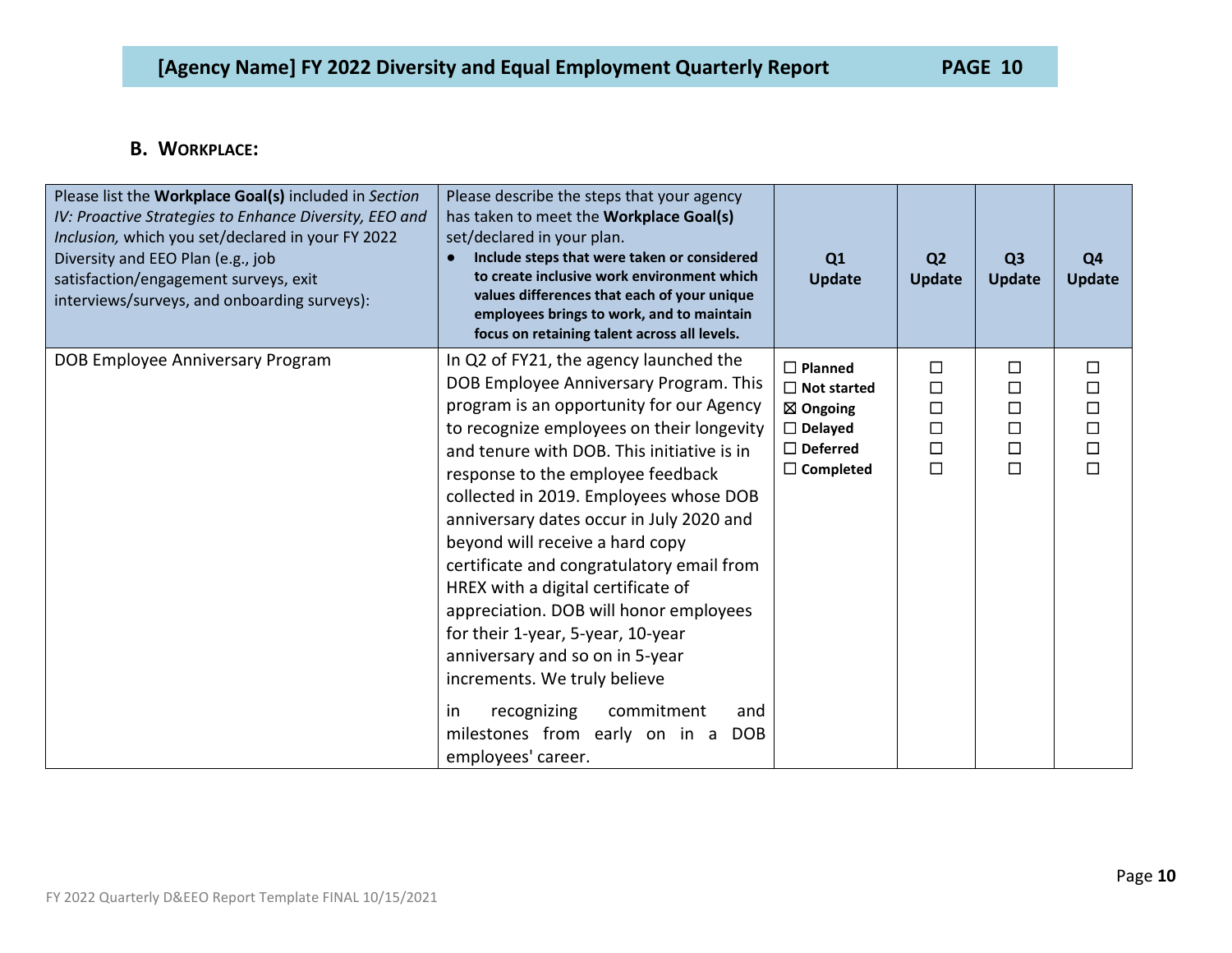| <b>Employee Engagement Survey</b> | The Office of Human Resources and<br>Employee Experiences deployed<br>an<br>Employee Engagement Survey in Q2 of<br>FY21 to assist in implementing current<br>objectives and future goals for creating a<br>more supportive workplace                                                                                                                                                                                                                                                                                        | $\Box$ Planned<br>$\Box$ Not started<br>$\boxtimes$ Ongoing<br>$\Box$ Delayed<br>$\square$ Deferred<br>$\Box$ Completed | $\Box$<br>$\Box$<br>$\Box$<br>□<br>$\Box$<br>$\Box$ | $\Box$<br>□<br>$\Box$<br>$\Box$<br>$\Box$<br>$\Box$ | $\Box$<br>$\Box$<br>$\Box$<br>$\Box$<br>$\Box$<br>$\Box$ |
|-----------------------------------|-----------------------------------------------------------------------------------------------------------------------------------------------------------------------------------------------------------------------------------------------------------------------------------------------------------------------------------------------------------------------------------------------------------------------------------------------------------------------------------------------------------------------------|-------------------------------------------------------------------------------------------------------------------------|-----------------------------------------------------|-----------------------------------------------------|----------------------------------------------------------|
|                                   | The results from the survey was analyzed<br>and presented to leadership for review.<br>This will be ongoing throughout FY 21 and<br>will be updated accordingly on future<br>quarterly reports. In Q4, HREX has been<br>communicating bureau specific reports to<br>the respective bureau heads to ensure<br>transparency with the information<br>the<br>received<br>from<br>The<br>survey.<br>implementation of the survey results are<br>still being discussed amongst leadership<br>and will be updated throughout FY22. |                                                                                                                         |                                                     |                                                     |                                                          |
|                                   | The Employee Engagement survey is<br>designed to:<br>Assess employees'<br>satisfaction<br>with their respective positions,<br>including whether the feel valued<br>and respected.<br>Assess whether employees feel<br>their strengths are being utilized<br>Assess employees' understanding<br>of what their jobs entail and what's<br>expected of them.                                                                                                                                                                    |                                                                                                                         |                                                     |                                                     |                                                          |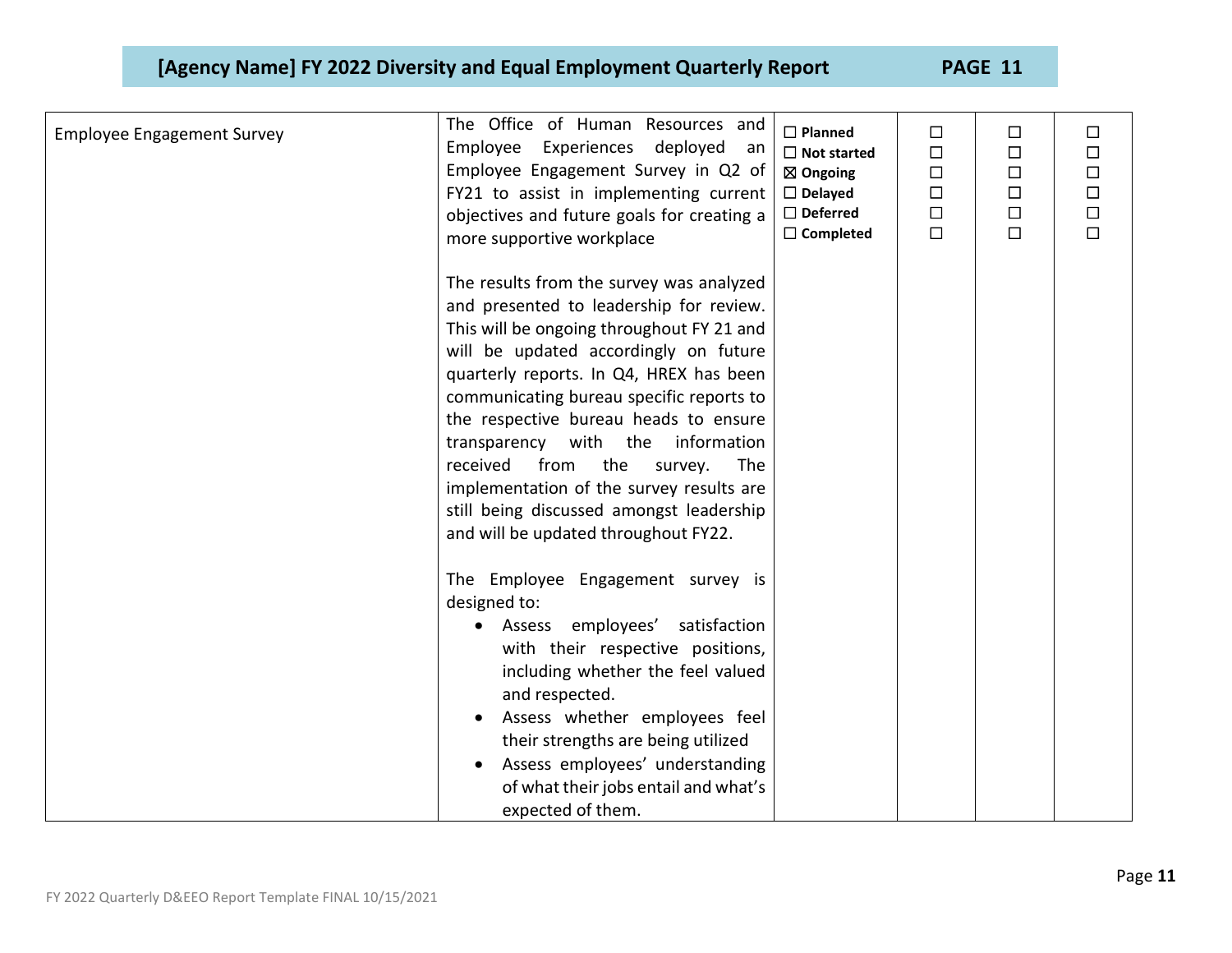|                                                                                                                                                                                                                                                                                                      | whether<br>employees<br>Assess<br>understand how their role fits into<br>the overall mission of the Agency.<br>Identify training and/or retraining<br>needs.<br>Identify professional development<br>needs.<br>Identify any perceived or actual<br>barriers to employment and/or<br>professional development.<br>Ascertain whether employees are<br>available<br>of various<br>aware<br>resources. |  |
|------------------------------------------------------------------------------------------------------------------------------------------------------------------------------------------------------------------------------------------------------------------------------------------------------|----------------------------------------------------------------------------------------------------------------------------------------------------------------------------------------------------------------------------------------------------------------------------------------------------------------------------------------------------------------------------------------------------|--|
| Please specify any other EEO-related activities designed to improve/enhance the workplace during the quarter (e.g., postings, meetings, cultural programs promoting<br>diversity, newsletters/articles, etc.) and describe briefly the activities, including the dates when the activities occurred. |                                                                                                                                                                                                                                                                                                                                                                                                    |  |
| September 2021- Hispanic Heritage Welcome back to the Office Lunch to Celebrate Hispanic Heritage Month.                                                                                                                                                                                             |                                                                                                                                                                                                                                                                                                                                                                                                    |  |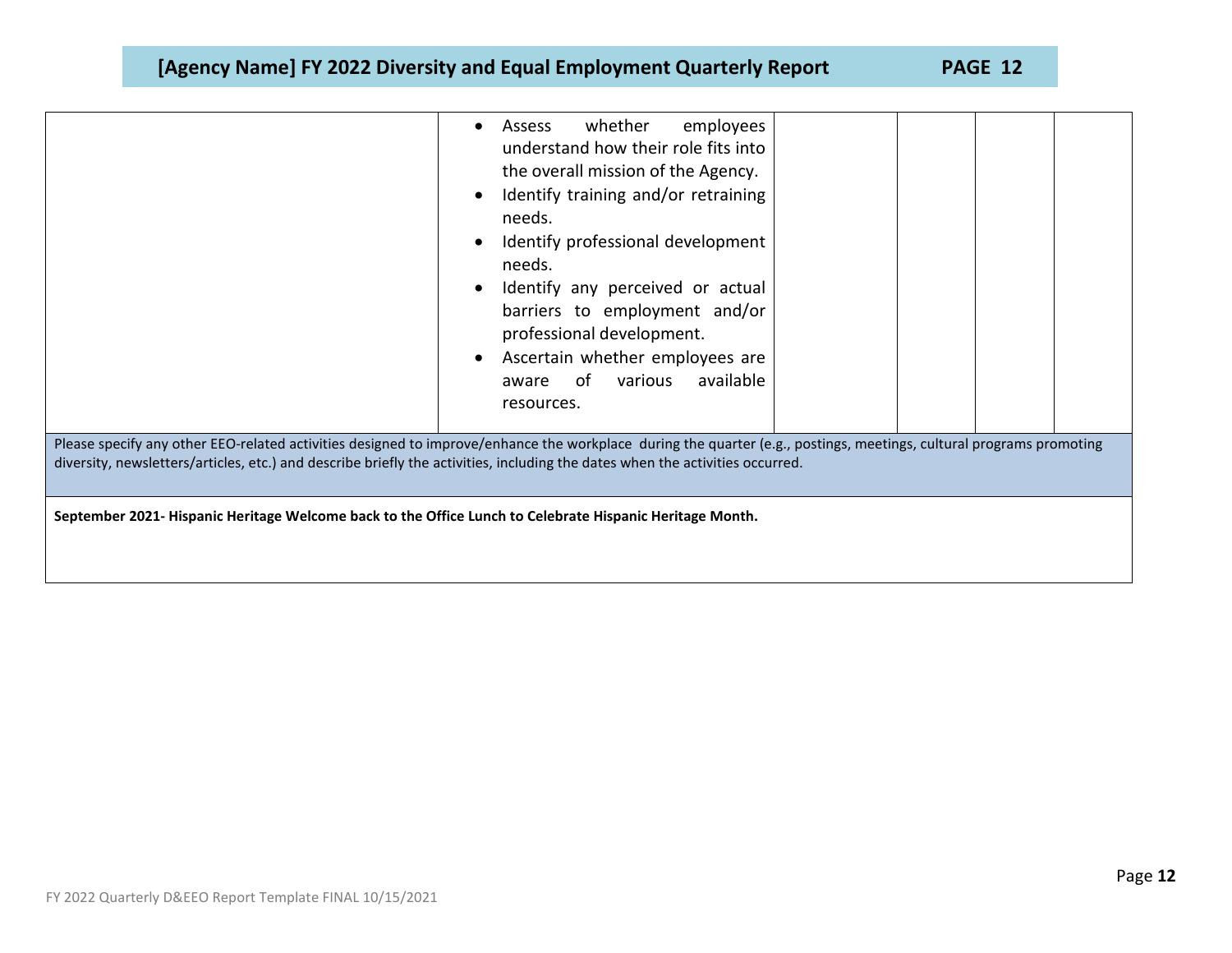# **C. COMMUNITY:**

| Please list the Community Goal(s) included in Section<br>IV: Proactive Strategies to Enhance Diversity, EEO<br>and Inclusion, which you set/declared in your FY 2022<br>Diversity and EEO Plan (e.g., community outreach and<br>engagement, MWBE participation and customer<br>satisfaction surveys): | Please describe the steps that your agency<br>has taken to meet the Community Goal(s)<br>set/declared in your plan.<br>Include steps that were taken or considered<br>$\bullet$<br>to establish your agency as a leading service<br>provider to the citizens of New York City<br>focused on inclusion and cultural<br>competency, while reflecting the variety of<br>communities that are served.                                                                                                                                                                                                                                                                                                                                                                                                                                                                                      | Q1<br><b>Update</b>                                                                                                  | Q <sub>2</sub><br><b>Update</b>                          | Q <sub>3</sub><br>Update                                 | Q <sub>4</sub><br><b>Update</b> |
|-------------------------------------------------------------------------------------------------------------------------------------------------------------------------------------------------------------------------------------------------------------------------------------------------------|----------------------------------------------------------------------------------------------------------------------------------------------------------------------------------------------------------------------------------------------------------------------------------------------------------------------------------------------------------------------------------------------------------------------------------------------------------------------------------------------------------------------------------------------------------------------------------------------------------------------------------------------------------------------------------------------------------------------------------------------------------------------------------------------------------------------------------------------------------------------------------------|----------------------------------------------------------------------------------------------------------------------|----------------------------------------------------------|----------------------------------------------------------|---------------------------------|
| <b>MWBE Participation</b>                                                                                                                                                                                                                                                                             | In accordance with EO 59, the Department<br>appointed a Chief Diversity Officer/Chief<br>MWBE Officer to help foster a stronger<br>relationship with our MWBE vendor. The<br>Department currently has a strong MWBE<br>with<br>connection<br>our<br>procurement<br>solicitation and will continue to use MWBE<br>vendors for future solicitations in FY 21.<br>The Department is fully aware of the<br>importance of supporting MWBE vendors<br>as we maneuver through this fiscal crisis<br>from the pandemic. As part of its diversity<br>and inclusion efforts, the Agency has<br>taken proactive steps, where practicable,<br>to increase M/WBE participation. This<br>includes setting M/WBE goals above the<br>30%<br>mandated<br>minimum.<br><b>The</b><br>Department has also been evaluating<br>electronic compliance tracking systems to<br>improve goal setting and enhance | $\Box$ Planned<br>$\Box$ Not started<br>$\boxtimes$ Ongoing<br>$\Box$ Delayed<br>$\Box$ Deferred<br>$\Box$ Completed | $\Box$<br>$\Box$<br>$\Box$<br>$\Box$<br>$\Box$<br>$\Box$ | $\Box$<br>$\Box$<br>$\Box$<br>$\Box$<br>$\Box$<br>$\Box$ | $\Box$<br>$\Box$<br>0000        |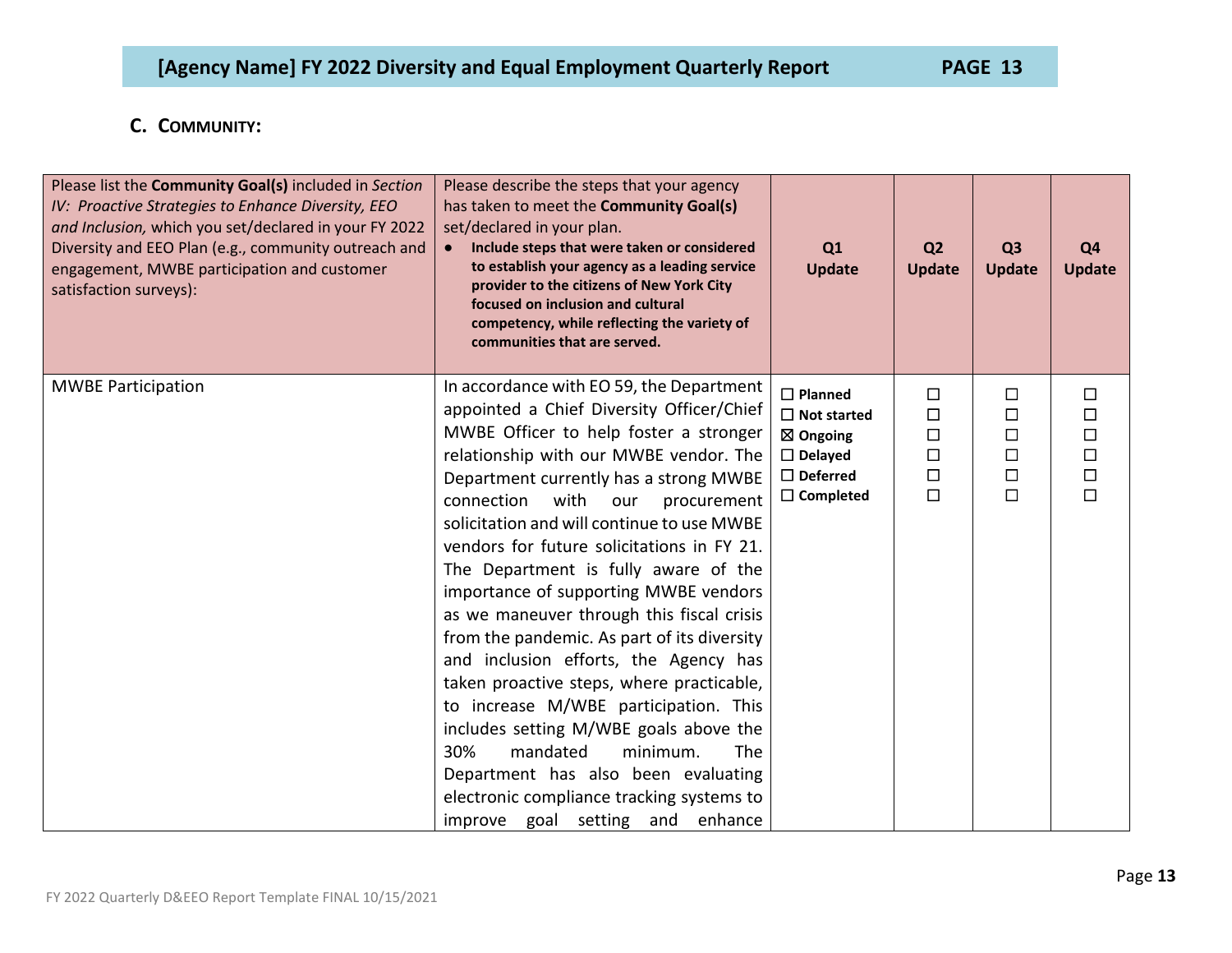# **[Agency Name] FY 2022 Diversity and Equal Employment Quarterly Report PAGE 14**

|                                                                                                       | compliance. The Chief Diversity Officer |  |  |
|-------------------------------------------------------------------------------------------------------|-----------------------------------------|--|--|
|                                                                                                       | and the Procurement unit continue to    |  |  |
|                                                                                                       | meet with City Hall's MWBE Office on a  |  |  |
|                                                                                                       | monthly basis to go over and review any |  |  |
|                                                                                                       | upcoming solicitations or bids.         |  |  |
| MWBE Meetings are held monthly with City Hall and Procurement to ensure compliance with MWBE mandate. |                                         |  |  |
|                                                                                                       |                                         |  |  |
|                                                                                                       |                                         |  |  |
|                                                                                                       |                                         |  |  |
|                                                                                                       |                                         |  |  |
|                                                                                                       |                                         |  |  |

# **D. EQUITY and RACE RELATIONS INITIATIVES:**

Please specify Equity and Race Relations Initiatives embarked on or continued from previous year(s) the quarter (e.g., meetings, educational and cultural programs, presentations, discussions, books/articles, other suggested readings, etc.) and describe briefly the activities, including the dates when the activities occurred.

- **Social Justice work groups**
- **Leadership training**
- **HR Policy review**
- **Blind resume implementation**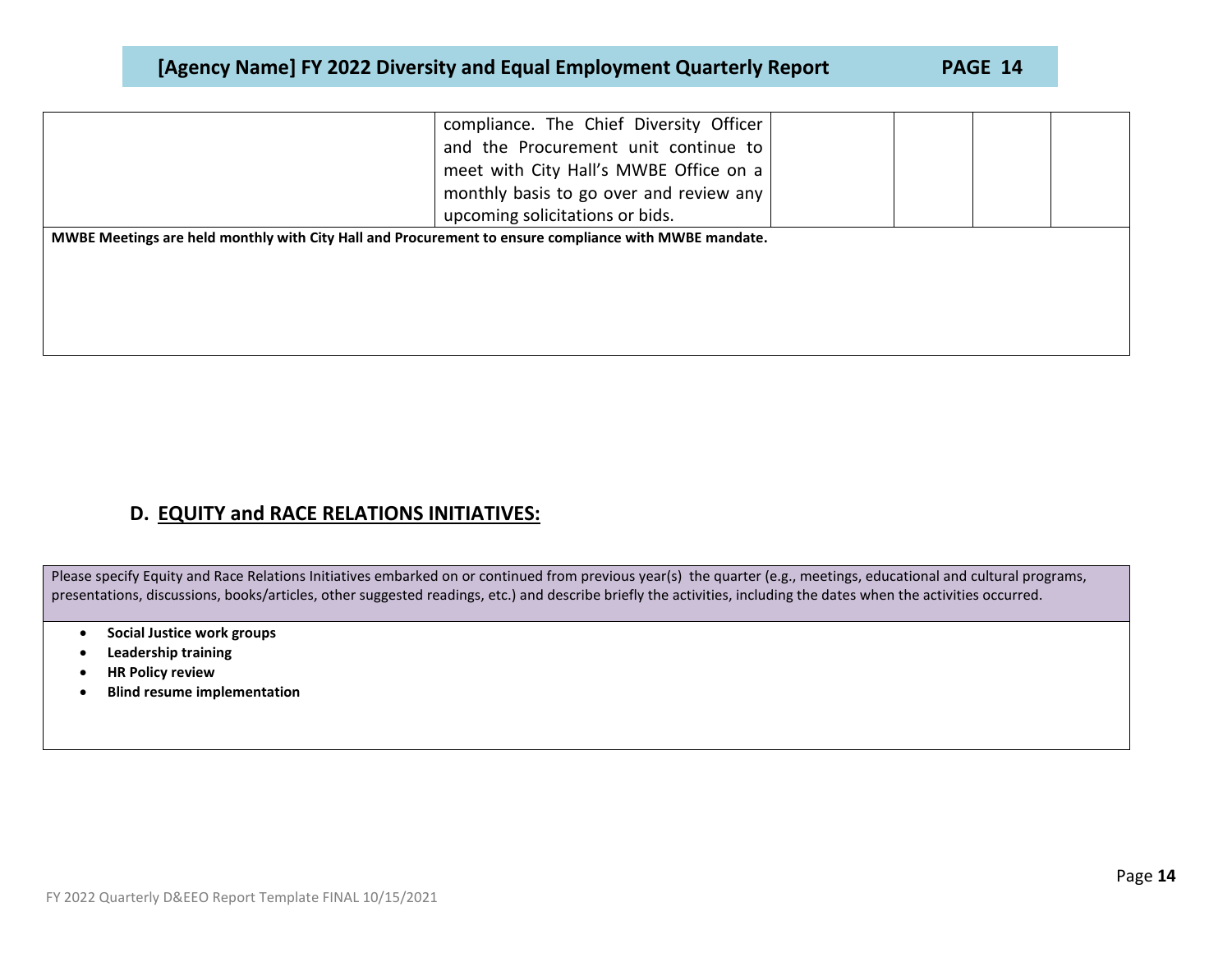# **V. RECRUITMENT**

## **A. RECRUITMENT EFFORTS**

| Please list Recruitment Strategies and Initiatives<br>which you set/declared in your FY 2022 Diversity and<br>EEO Plan (e.g., targeted outreach and outreach,<br>diversity recruitment, social media presence, where<br>jobs are posted, EEO and APO collaboration,<br>evaluation of best recruitment sources, structured<br>interview training and unconscious bias training): | Please describe the steps that your agency<br>has taken to meet the Recruitment Goal(s)<br>set/declared in your plan.                                                                                                                                                                                                                                                                                                                                                                                                                                                                                                                                                             | Q1<br><b>Update</b>                                                                                                  | Q <sub>2</sub><br><b>Update</b>           | Q <sub>3</sub><br><b>Update</b>      | Q <sub>4</sub><br><b>Update</b>                          |
|---------------------------------------------------------------------------------------------------------------------------------------------------------------------------------------------------------------------------------------------------------------------------------------------------------------------------------------------------------------------------------|-----------------------------------------------------------------------------------------------------------------------------------------------------------------------------------------------------------------------------------------------------------------------------------------------------------------------------------------------------------------------------------------------------------------------------------------------------------------------------------------------------------------------------------------------------------------------------------------------------------------------------------------------------------------------------------|----------------------------------------------------------------------------------------------------------------------|-------------------------------------------|--------------------------------------|----------------------------------------------------------|
| <b>Recruitment Efforts</b>                                                                                                                                                                                                                                                                                                                                                      | In Q1, the Department had 19 new hires:<br>9 Inspectors, 3 Admin, 7 technical<br>FY22 Q1 was an extremely active<br>recruitment period. We received OMB<br>approvals to hire inspectors and conduct<br>list calls. We were able to extend offers to<br>inspector candidates who had been<br>interviewed and were pending from<br>several months prior.<br>DCAS made<br>available to us the filers for Inspector<br>(Construction) Civil Service Exam 1164.<br>We were able to confirm which pending<br>offer candidates had filed and made the<br>offers to them. We also contacted all<br>candidates listed as filers that we did not<br>have in our records and encouraged them | $\Box$ Planned<br>$\Box$ Not started<br>$\boxtimes$ Ongoing<br>$\Box$ Delayed<br>$\Box$ Deferred<br>$\Box$ Completed | □<br>□<br>$\Box$<br>$\Box$<br>□<br>$\Box$ | П<br>□<br>□<br>$\Box$<br>□<br>$\Box$ | $\Box$<br>$\Box$<br>$\Box$<br>$\Box$<br>$\Box$<br>$\Box$ |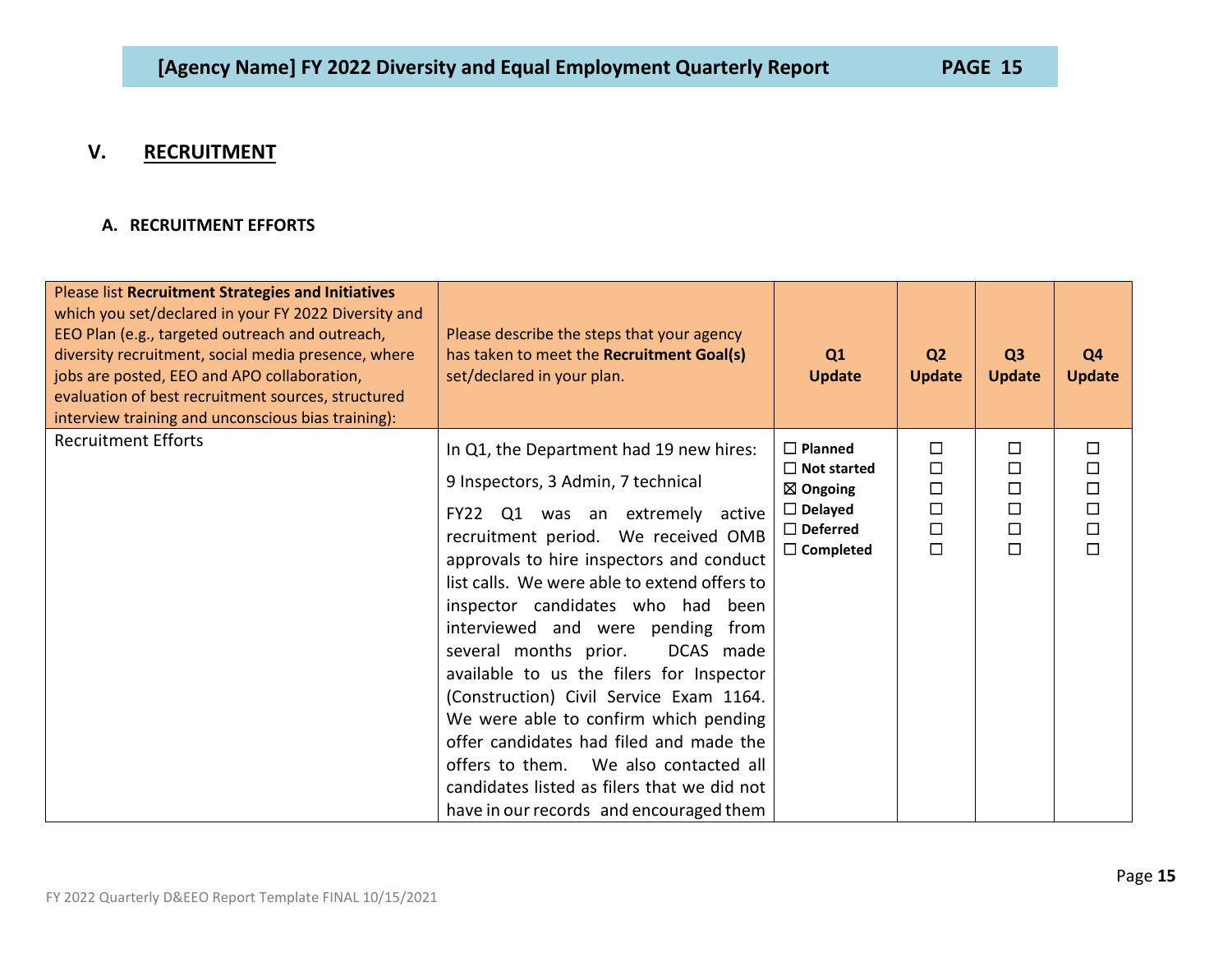|                                         | to submit their resumes for review and<br>possible interview.<br>In addition, we<br>conducted several list calls ranging for<br>positions from technical to administrative<br>job functions. These positions included<br>Staff Analyst, Computer<br>Associate<br>Specialist (Software), Staff Analyst and<br>Mechanical Engineer.<br>Further, we<br>conducted interview days for Assistant<br>Electrical<br>Engineer/Assistant<br>Plan<br>Examiner and Plan Examiner.<br>In Q1-there were 22 interview days for<br>inspection and technical positions<br>In Q1-there were 17 separate list calls<br>which were held over 28 days for admin<br>and technical postings. |                                                                                                                      |                                                     |                                                |                                                          |
|-----------------------------------------|-----------------------------------------------------------------------------------------------------------------------------------------------------------------------------------------------------------------------------------------------------------------------------------------------------------------------------------------------------------------------------------------------------------------------------------------------------------------------------------------------------------------------------------------------------------------------------------------------------------------------------------------------------------------------|----------------------------------------------------------------------------------------------------------------------|-----------------------------------------------------|------------------------------------------------|----------------------------------------------------------|
| <b>Structured Interviewing Training</b> | All employees who participate in the<br>interview<br>process<br>are required to<br>complete structured interviewing and<br>unconscious bias training before they can<br>participate in interviews. The facilitator<br>provides<br>training<br>to<br>Department<br>employees quarterly.                                                                                                                                                                                                                                                                                                                                                                                | $\Box$ Planned<br>$\Box$ Not started<br>$\boxtimes$ Ongoing<br>$\Box$ Delayed<br>$\Box$ Deferred<br>$\Box$ Completed | □<br>$\Box$<br>$\Box$<br>$\Box$<br>$\Box$<br>$\Box$ | $\Box$<br>□<br>$\Box$<br>□<br>$\Box$<br>$\Box$ | $\Box$<br>$\Box$<br>$\Box$<br>$\Box$<br>$\Box$<br>$\Box$ |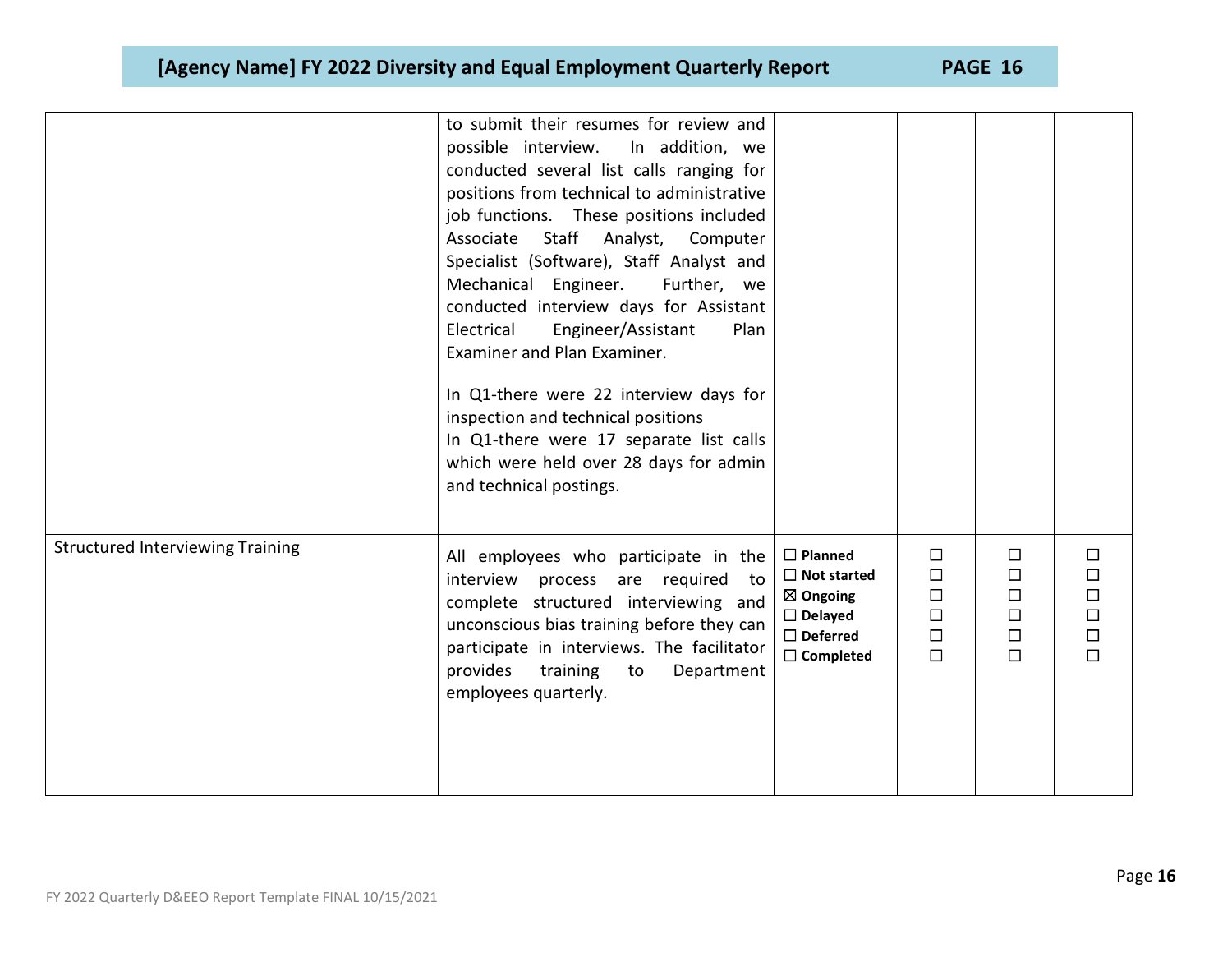Please specify any Recruitment efforts and initiatives designed to increase the effectiveness and improve the hiring and selection reach of your agency during the quarter and describe briefly the activities, including the dates when the activities occurred.

# **B. INTERNSHIPS/FELLOWSHIPS**

The agency is providing the following internship opportunities in FY 2022: [**NOTE:** Please update this table every quarter]

| Type of<br>Internship\Fellowship | Total | Race/Ethnicity* [#s]<br>* Use self-ID data obtained from NYCAPS | Gender* [#s]<br>[N-B=Non-Binary; O=Other; U=Unknown]<br>* Use self-ID data |
|----------------------------------|-------|-----------------------------------------------------------------|----------------------------------------------------------------------------|
| 1. Urban Fellows                 | TBD   | TBD                                                             | M<br>$N-B$                                                                 |
| 2. Public Service Corps          | TBD   | TBD                                                             | N-B<br>M                                                                   |
| 3. Summer College Interns        | TBD   | TBD                                                             | М<br>N-B                                                                   |
| 4. Summer Graduate Interns       | TBD   | TBD                                                             | М<br>N-B                                                                   |
| Other (specify):                 | TBD   | TBD                                                             | М<br>N-B                                                                   |

*Additional Comments:*

**CUNY Summer Internships**- 25 interns worked through the CUNY Internship Program. Many of our interns were former DOB Scholars from both the 2020 and 2021 cohorts (15)

**CUNY Fall Internships**- Currently working with 11 interns through the CUNY Internship Program. Many of our interns are former DOB Scholars from both the 2020 and 2021 cohorts (15)

**Ladders for Leaders (L4L)-** Working with 5 Ladders for Leaders interns through the DYCD program.

**Environmental Defense Fund Fellow-** Secured graduate fellow from one of the world's leading environmental advocacy organizations, the Environmental Defense Fund. The fellow is a graduate student studying for her Masters in Architecture: Building Science & Sustainability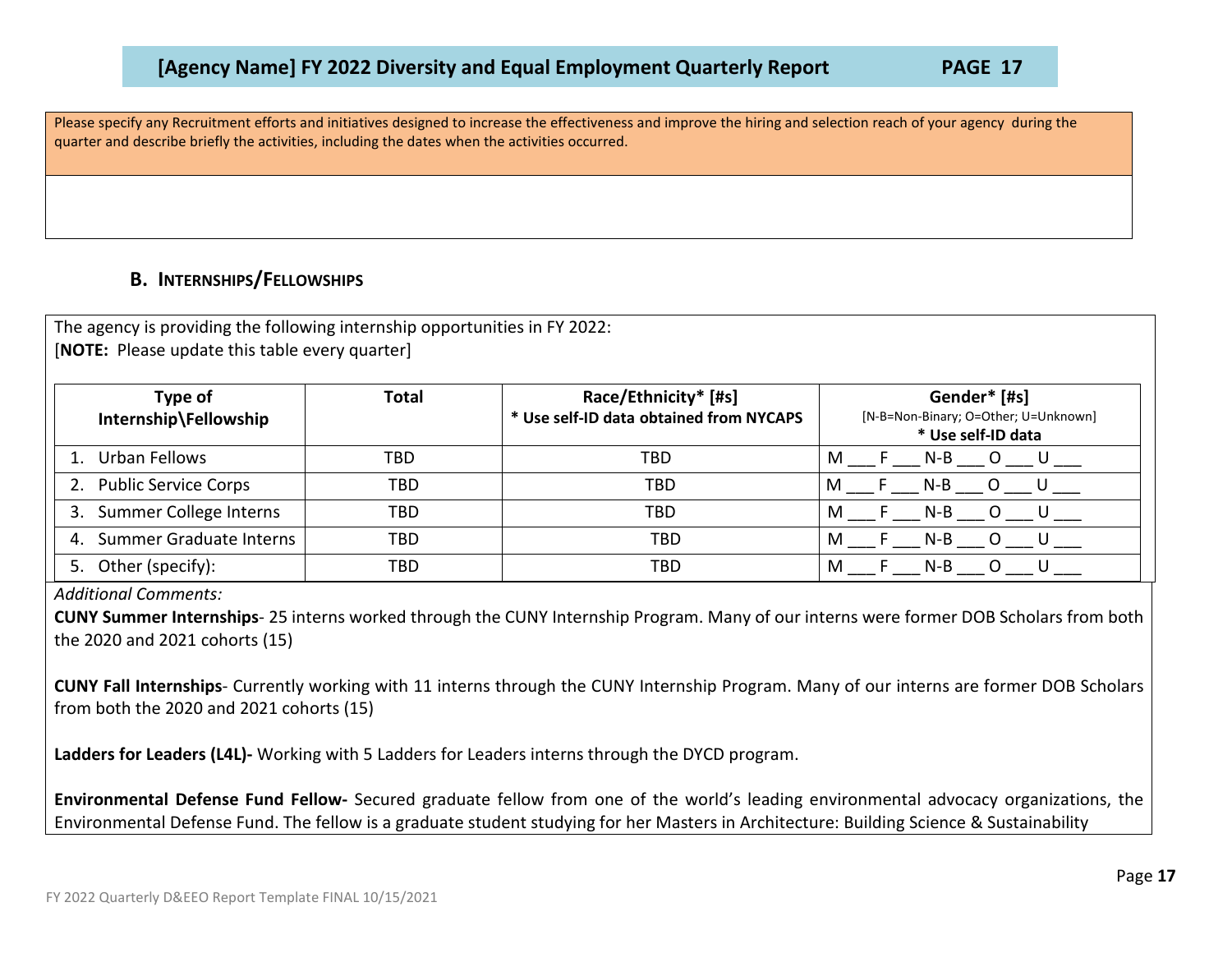**Summer Youth Employment Program-**3 interns from one of SYEP's general programs, CUNY Recovery Corps worked with HREX. Working to assist our Recruitment, Youth Engagement, and Workforce Planning teams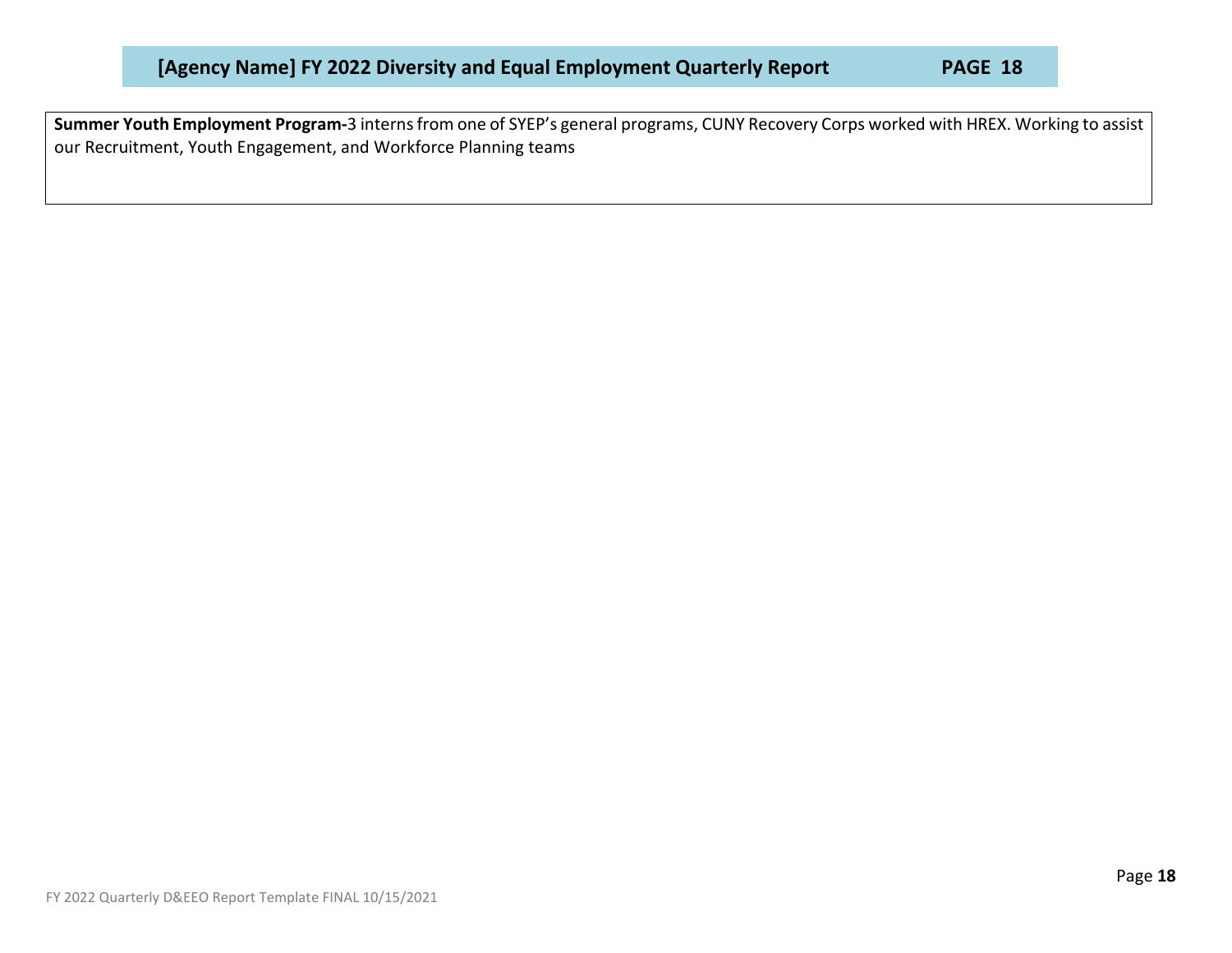#### **C. 55-A PROGRAM**

**Currently, the agency employs the following number of 55-a participants:**

| Q1 (9/30/2021): 18 | Q2 (12/31/2021): | Q3 (3/31/2022): | Q4 (6/30/2022): |  |
|--------------------|------------------|-----------------|-----------------|--|
|--------------------|------------------|-----------------|-----------------|--|

**During the 1st Quarter, a total of 0 [number] new applications for the program were received. During the 1st Quarter 0 participants left the program.**

**During the 2nd Quarter, a total of \_\_\_\_ [number] new applications for the program were received. During the 2nd Quarter \_\_\_ participants left the program due to [state reasons] \_\_\_\_\_\_\_\_.**

**During the 3rd Quarter, a total of \_\_\_\_ [number] new applications for the program were received.** During the 3rd Quarter participants left the program due to [state reasons]  $\qquad \qquad$ 

**During the 4th Quarter, a total of \_\_\_\_ [number] new applications for the program were received. During the 4th Quarter \_\_\_ participants left the program due to [state reasons] \_\_\_\_\_\_\_\_.**

**The 55-a Coordinator has achieved the following goals:**

- **1.** Disseminated 55-a information by e-mail: ☒ **Yes** ☐ **No** in training sessions: ☒ **Yes** ☐ **No** on the agency website: ☒ **Yes** ☐ **No** through an agency newsletter: ☐ **Yes** ☐ **No**
- **2. \_\_\_\_\_\_\_\_\_\_\_\_\_\_\_\_\_\_\_\_\_\_\_\_\_\_\_\_\_\_\_\_\_\_\_\_\_\_\_\_\_\_\_\_\_\_\_\_\_\_\_\_\_\_\_\_\_\_\_\_\_\_\_\_\_\_\_\_\_\_\_\_\_\_\_\_\_\_\_\_\_\_\_ 3. \_\_\_\_\_\_\_\_\_\_\_\_\_\_\_\_\_\_\_\_\_\_\_\_\_\_\_\_\_\_\_\_\_\_\_\_\_\_\_\_\_\_\_\_\_\_\_\_\_\_\_\_\_\_\_\_\_\_\_\_\_\_\_\_\_\_\_\_\_\_\_\_\_\_\_\_\_\_\_\_\_\_\_**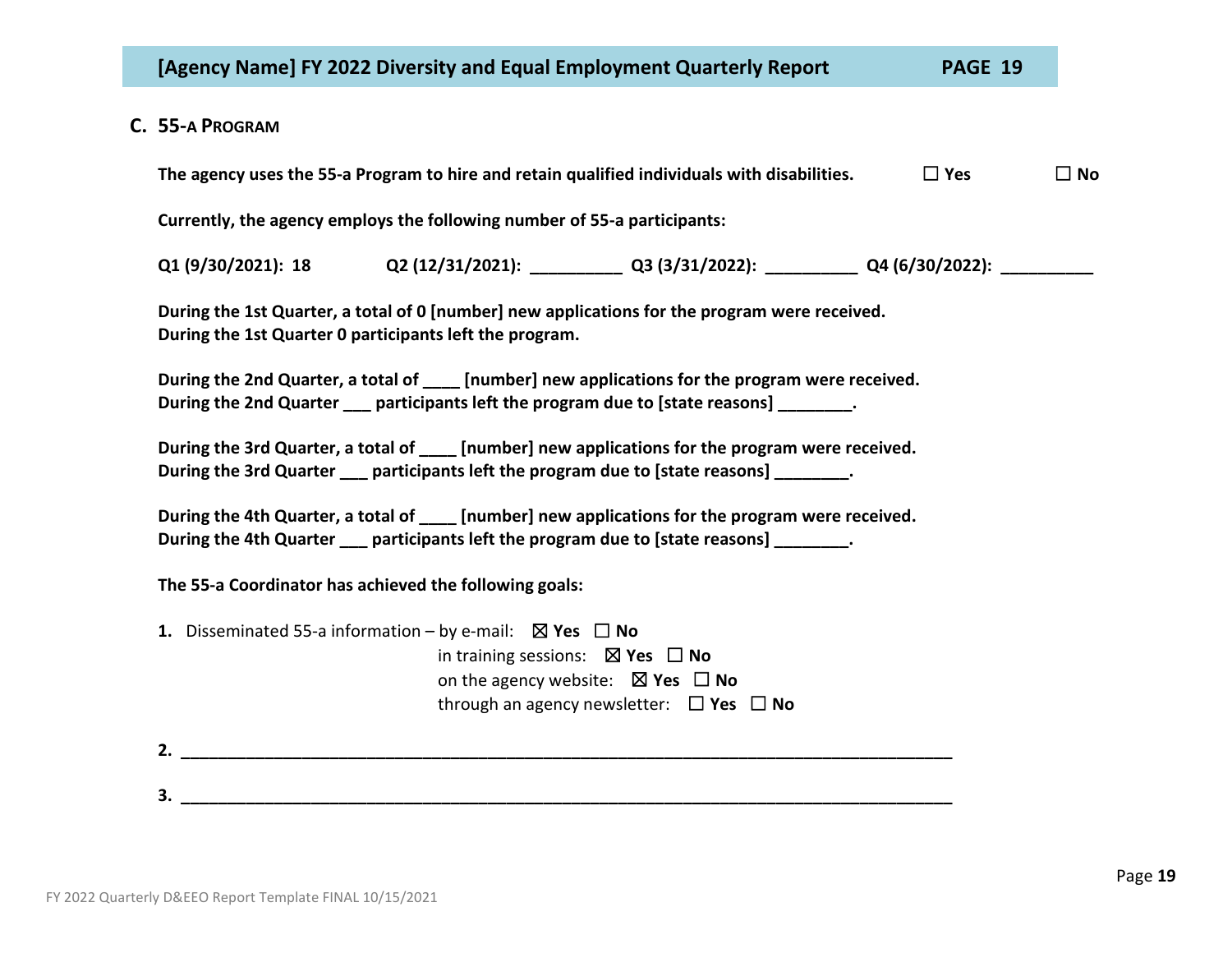# **VI. SELECTION (HIRING AND PROMOTION)**

**Please review Section VI of your Annual Plan and describe your activities for this quarter below:**

| Please list additional Selection Strategies and<br>Initiatives which you set/declared in your FY 2022<br>Diversity and EEO Plan (include use of structured<br>interview, EEO or APO representatives observing<br>interviews, review of placements, review of e-hire<br>applicant data) | Please describe the steps that your agency has taken to meet the Selection (Hiring and<br>Promotion) Goal(s) set/declared in your plan.                                                                                                                                                                                                                                                                                                                                                                                                                                                                                                                                                                                                                                                                                                                                                                                                          |
|----------------------------------------------------------------------------------------------------------------------------------------------------------------------------------------------------------------------------------------------------------------------------------------|--------------------------------------------------------------------------------------------------------------------------------------------------------------------------------------------------------------------------------------------------------------------------------------------------------------------------------------------------------------------------------------------------------------------------------------------------------------------------------------------------------------------------------------------------------------------------------------------------------------------------------------------------------------------------------------------------------------------------------------------------------------------------------------------------------------------------------------------------------------------------------------------------------------------------------------------------|
| Career Counseling: Advising employees of<br>opportunities for promotion and career<br>development; Notification of promotion/transfer<br>opportunities                                                                                                                                 | Buildings University Career Counselors will continue to explore professional development<br>training opportunities for the Departments workforce throughout the fiscal year.                                                                                                                                                                                                                                                                                                                                                                                                                                                                                                                                                                                                                                                                                                                                                                     |
| Reviewing the methods by which candidates are<br>selected for appointment, promotion, or to fill<br>vacancies (new hires), especially for mid- and high-<br>level discretionary positions                                                                                              | All vacancies are posted on ESS as well as the Department's website. All internal<br>candidates who meet minimum qualifications are interviewed.<br>For external candidates, the Department will also post using a variety of external sources,<br>including organizations comprised of underrepresented groups.<br>Additionally, as<br>appropriate, the Department seeks the assistance of the Mayor's Office of Appointments.<br>Interviews are conducted using the Structured Interviewing process, for which managers<br>and supervisors have received training. An interview log is also required to be completed.<br>When selecting a candidate for hire, the Hiring Manager must submit the completed<br>interview log in conjunction with the Personnel Action Request (PAR) form.<br>All questions and interview panels must be reviewed and approved by the EEO Office<br>when hiring for mid- and high-level discretionary positions. |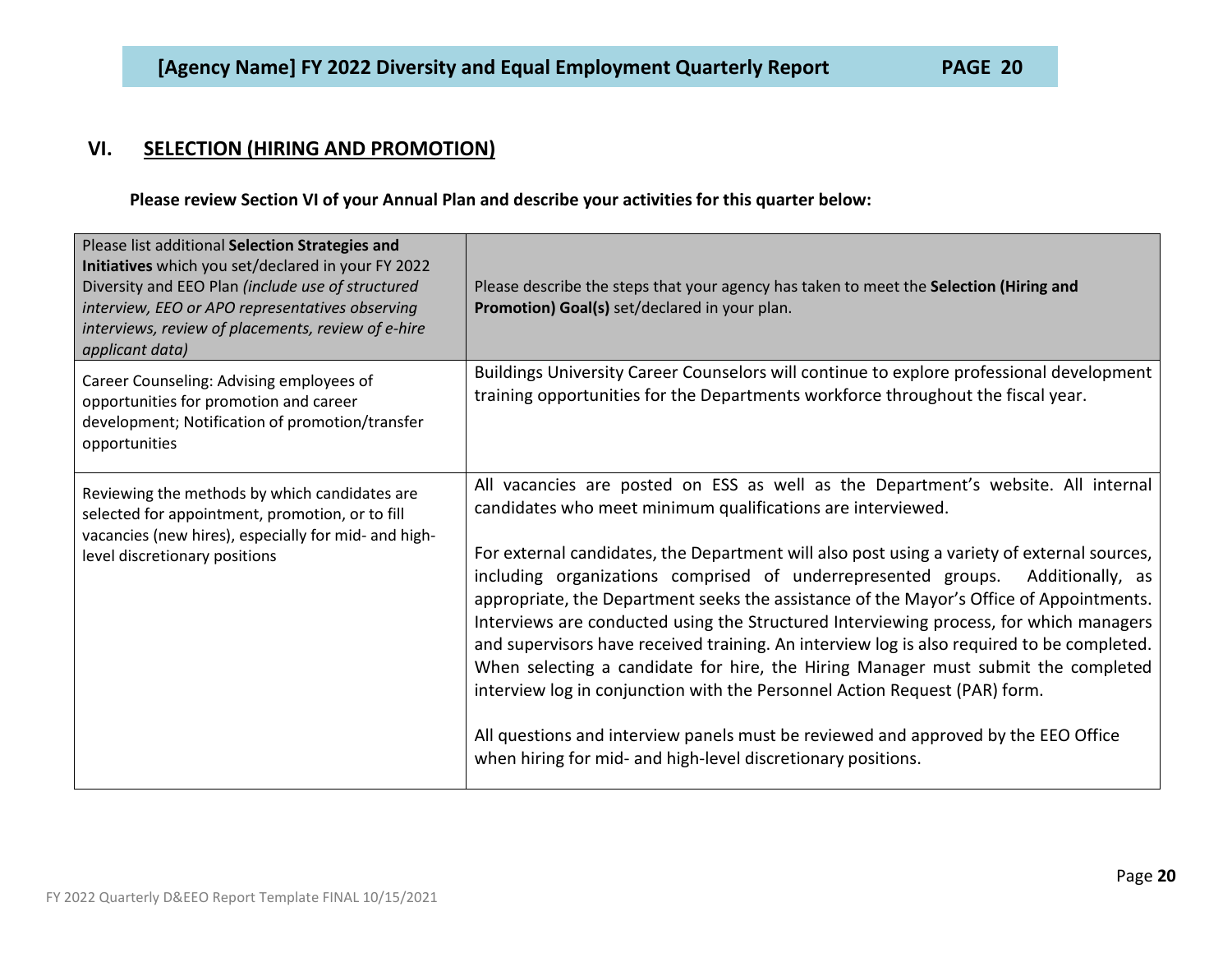| Describe the role of agency EEO Officer and other<br>EEO staff in the selection of candidates for<br>appointment or promotion (pre- and post-<br>appointment) | The Department utilizes its internal Hiring Guide as a resource for supervisors and<br>managers involved in the hiring and selection process. This guide is periodically updated<br>to include best practices which include a requirement for all managers, or anyone involved<br>in the interview process to receive mandatory Structured Interviewing Training through<br>the EEO Office. This guide also informs managers of the compliance required under<br>Executive Order 21 advising them that pre-offer salary inquiries are not permitted.<br>Inquiries regarding salary can only be made subsequent to a conditional offer of<br>employment that includes a salary.                                                                                        |
|---------------------------------------------------------------------------------------------------------------------------------------------------------------|-----------------------------------------------------------------------------------------------------------------------------------------------------------------------------------------------------------------------------------------------------------------------------------------------------------------------------------------------------------------------------------------------------------------------------------------------------------------------------------------------------------------------------------------------------------------------------------------------------------------------------------------------------------------------------------------------------------------------------------------------------------------------|
|                                                                                                                                                               | In order to ensure that the selection process is fair and impartial, there are multiple levels<br>of review during the selection process. Hiring Managers are responsible for preparing the<br>PAR, including compiling and reviewing all required supporting documentation. The PAR<br>package is then submitted to the Bureau Manager for review and approval. If approved<br>by the Bureau Manager, the package is then forwarded to Human Resources, which also<br>reviews the documents submitted, including the interview logs. Human Resources will<br>coordinate with the EEO Office and the General Counsel's Office, as necessary, based upon<br>its review of the documentation submitted.                                                                 |
|                                                                                                                                                               | All title promotions and salary increases must be submitted with justification for the<br>proposed increase and responsibilities that align with the position. In determining whether<br>a salary increase/promotion is appropriate, Human Resources will review the justification<br>to determine whether the proposed responsibilities align with the employee's civil service<br>title and level. This review also includes a parity analysis of the unit's reporting structure<br>and compensation of employees within the unit and includes a review of similar titles<br>across the Agency. As appropriate, Human Resources coordinates with EEO and/or the<br>General Counsel's Office to address any potential disparate impact or civil service<br>concerns. |
|                                                                                                                                                               | As stated above, all questions and interview panels must be reviewed and approved by<br>the EEO Office when hiring for mid- and high-level discretionary positions.                                                                                                                                                                                                                                                                                                                                                                                                                                                                                                                                                                                                   |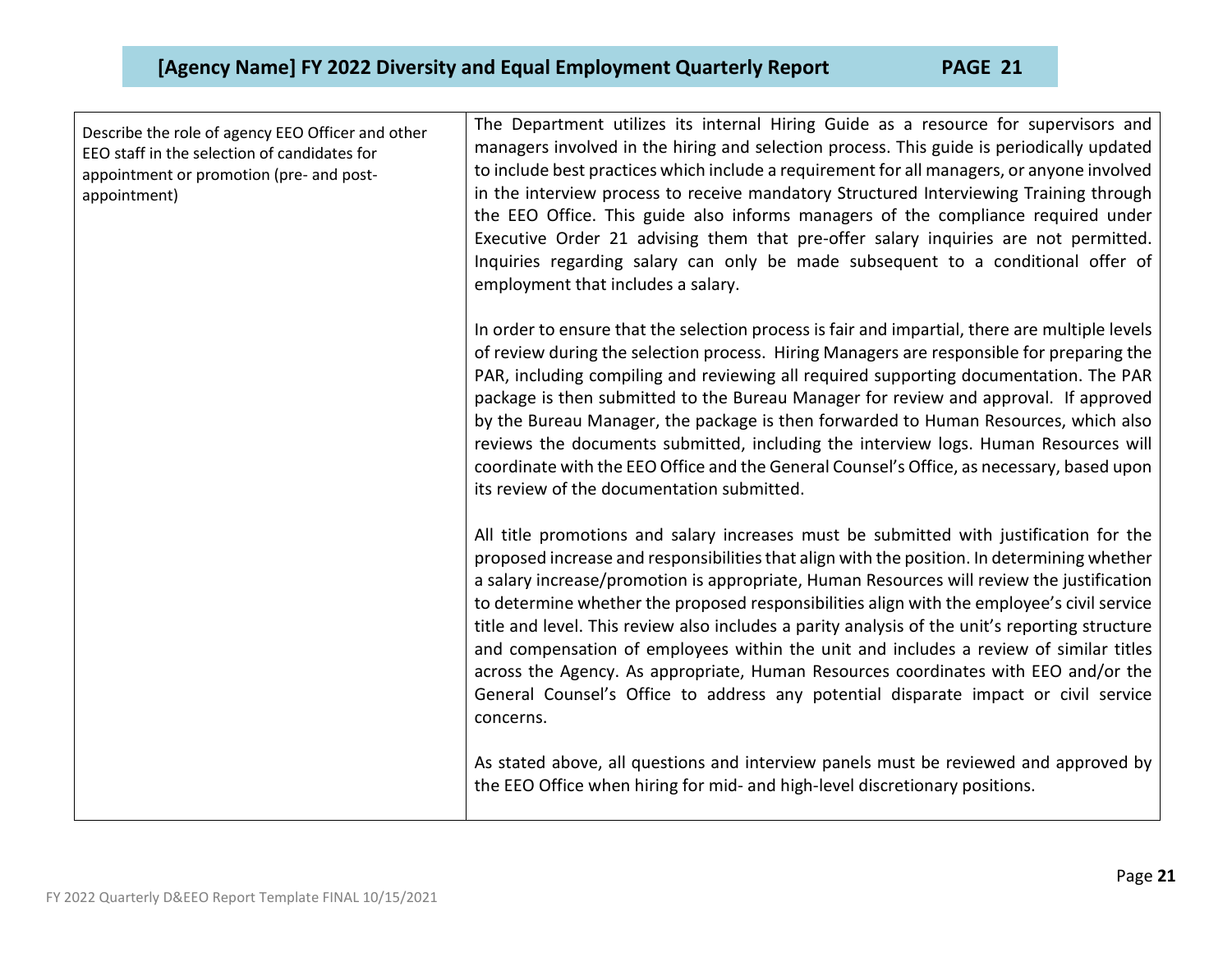|                                                                                     | In July 2020, Deputy EEO Officer Elizabeth Lundi served as a panelist for interviews for<br>the Executive Director and General Counsel position for the Loft Board.                                                                                                                                                                                                                                                                                                                                                                                                                   |     |                |                |    |  |
|-------------------------------------------------------------------------------------|---------------------------------------------------------------------------------------------------------------------------------------------------------------------------------------------------------------------------------------------------------------------------------------------------------------------------------------------------------------------------------------------------------------------------------------------------------------------------------------------------------------------------------------------------------------------------------------|-----|----------------|----------------|----|--|
| Analyzing the impact of layoffs or terminations on<br>racial, gender and age groups | During Q1, agencies were in the process of preparing plans to reduce headcounts in<br>response to fiscal burdens imposed on the City by the COVID-19 pandemic. The EEO<br>Office worked with HREX, the Office of the General Counsel and other senior leadership<br>to ensure layoff decisions were equitable. Layoff plans have since been halted.                                                                                                                                                                                                                                   |     |                |                |    |  |
| Return to Work                                                                      | During this quarter, the agency implemented and executed its return to work plan in<br>accordance with the Mayor's return to work orders in the beginning of May. EEO, HREX<br>and Facilities worked with respective units to ensure proper seating arrangements and<br>all necessary PPE was available to staff as they returned. EEO; Facilities and Labor<br>participated in walkthroughs with various unions to show transparency with our union<br>counterparts as we welcome back staff to the office. This plan will be ongoing into FY 22<br>and will be updated accordingly. |     |                |                |    |  |
| During this Quarter the Agency activities included:                                 |                                                                                                                                                                                                                                                                                                                                                                                                                                                                                                                                                                                       | Q1  | Q <sub>2</sub> | Q <sub>3</sub> | Q4 |  |
|                                                                                     | # of Vacancies                                                                                                                                                                                                                                                                                                                                                                                                                                                                                                                                                                        | 370 |                |                |    |  |
|                                                                                     | # of New Hires                                                                                                                                                                                                                                                                                                                                                                                                                                                                                                                                                                        | 19  |                |                |    |  |
|                                                                                     | 12<br># of New Promotions                                                                                                                                                                                                                                                                                                                                                                                                                                                                                                                                                             |     |                |                |    |  |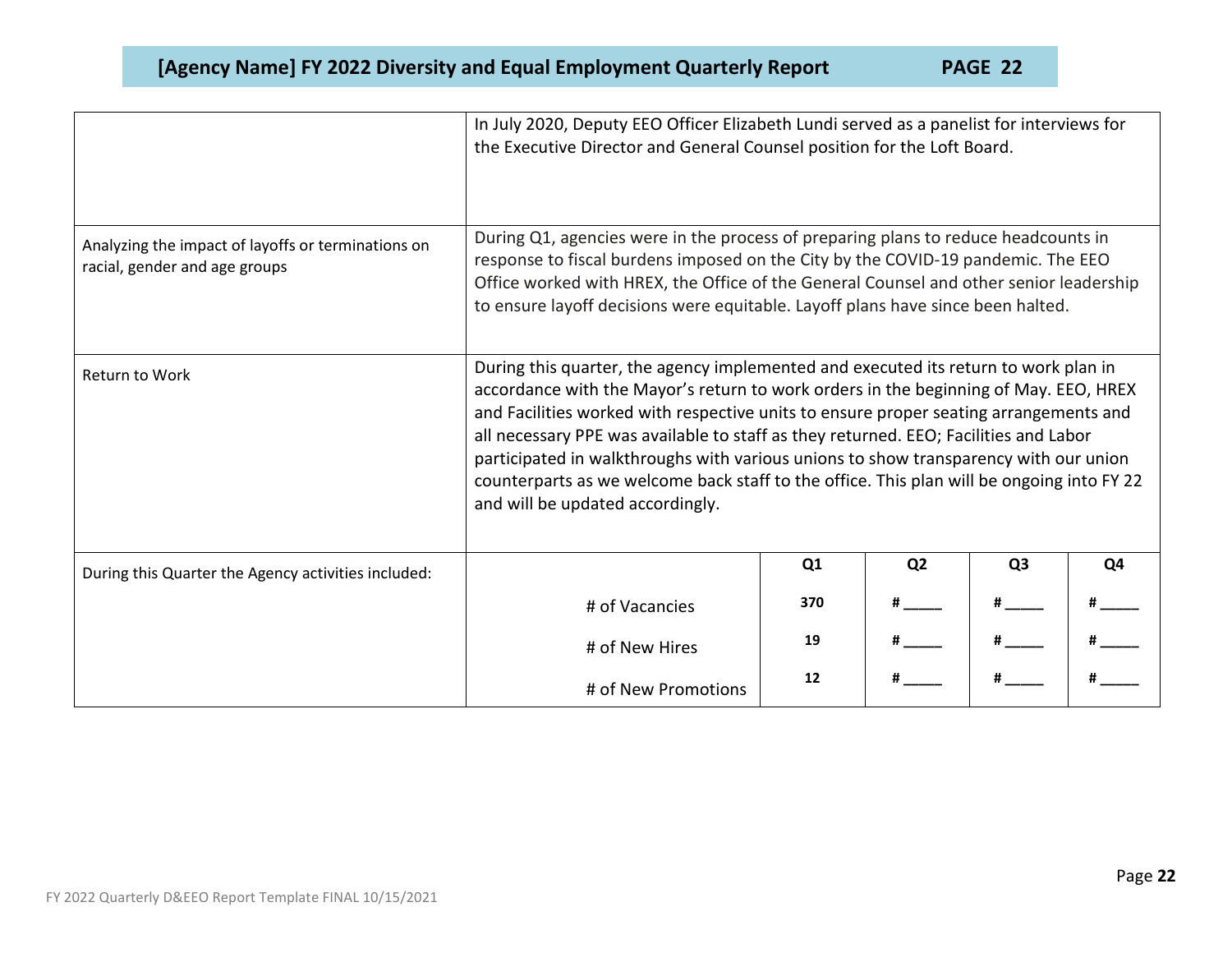#### **VII. TRAINING**

*Please provide your training information in Part II of the report "DIVERSITY AND EEO TRAINING SUMMARY" (in MS Excel).*

#### **VIII. REASONABLE ACCOMMODATION**

**Please report all reasonable accommodation requests and their disposition in the DCAS Citywide Complaint/Reasonable Accommodation Tracking System by logging into your CICS Account at: <https://mspwva-dcslnx01.csc.nycnet/Login.aspx>**

## **IX. COMPLIANCE AND IMPLEMENTATION OF REQUIREMENTS UNDER EXECUTIVE ORDERS AND LOCAL LAWS**

### **A. EXECUTIVE ORDER 16: TRAINING ON TRANSGENDER DIVERSITY AND INCLUSION**

*Please provide E.O. 16 Training Information in Part II of the report "DIVERSITY AND EEO TRAINING SUMMARY" (in MS Excel).*

- **B. EXECUTIVE ORDER 59: CHIEF DIVERSITY OFFICER /CHIEF MWBE OFFICER**
- ☒ **The agency appointed new Chief Diversity Officer/ Chief MWBE Officer [different from the one listed in FY 2022 Annual Plan].**

**Provide the name and title of the new Chief MWBE Officer: Kareem Gabriel**

**C. LOCAL LAW 92: ANNUAL SEXUAL HARASSMENT PREVENTION TRAINING**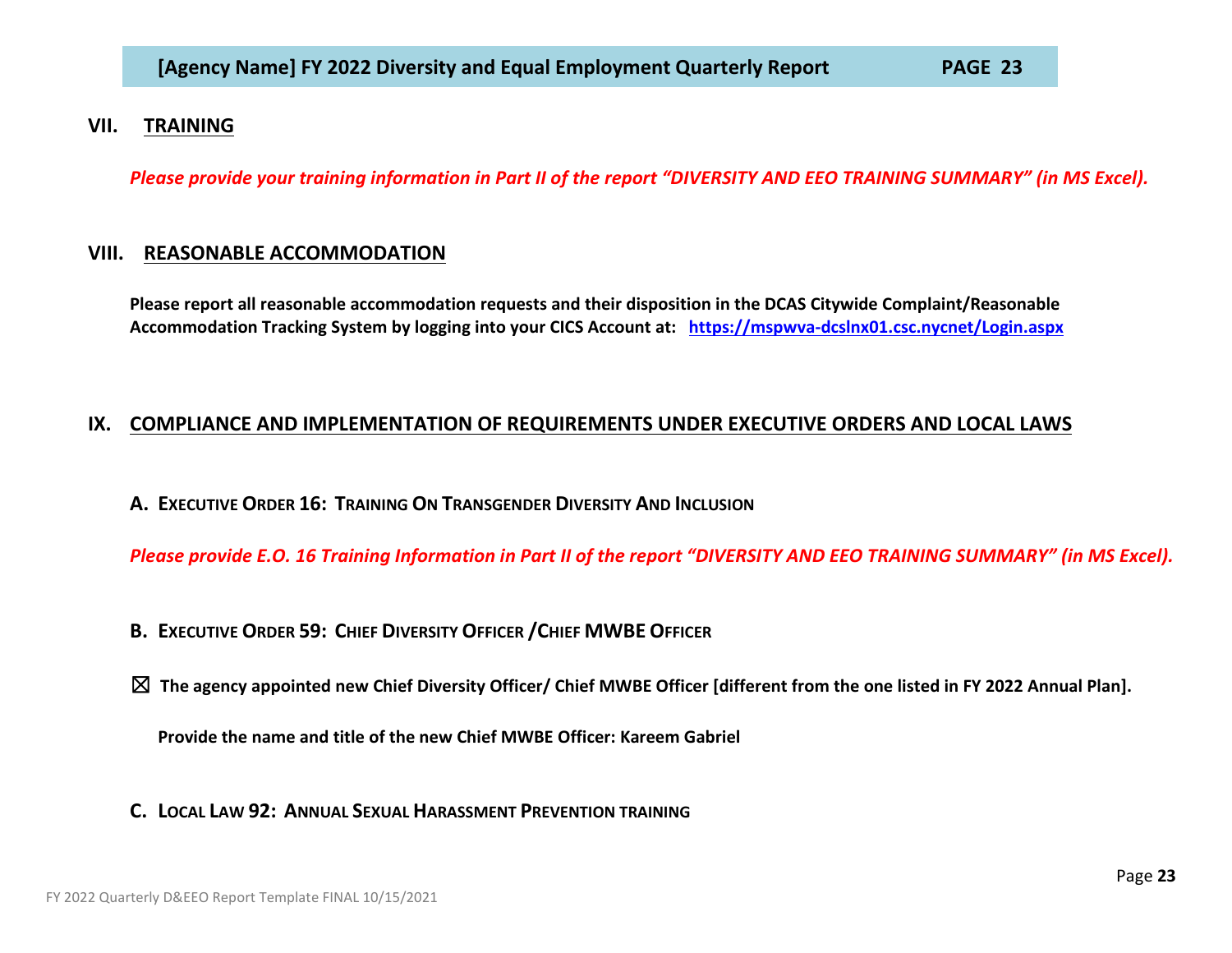*Please provide Sexual Harassment Prevention Training Information in Part II of the report "DIVERSITY AND EEO TRAINING SUMMARY" (in MS Excel).*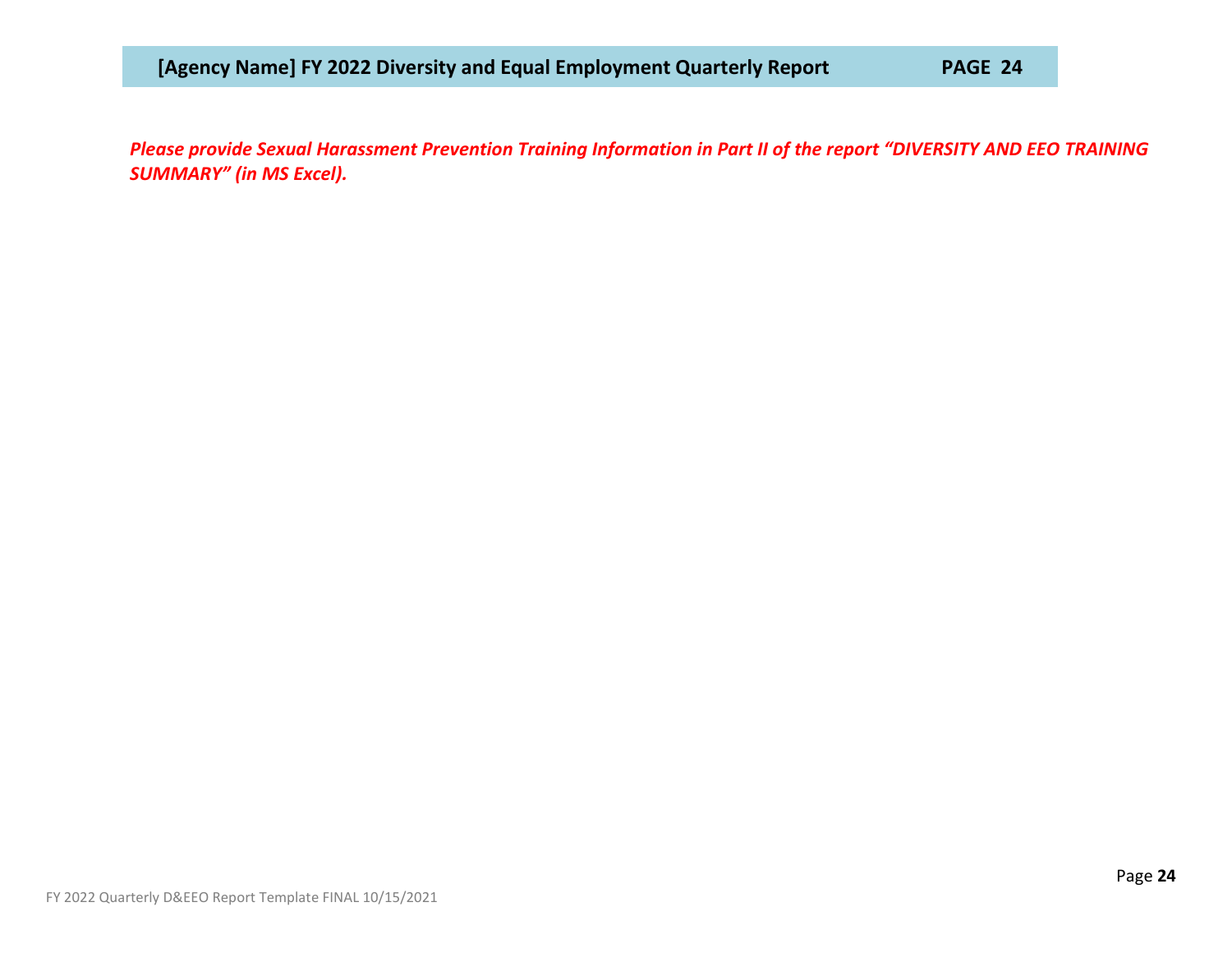### **D. LOCAL LAW 97: ANNUAL SEXUAL HARASSMENT REPORTING**

|                                                                                                                        |                                                                                                                                                         | the information as they occur. |           |           | $\Box$ The agency has entered the sexual harassment Complaint Data in the DCAS Citywide Complaint Tracking System and updates |  |  |  |
|------------------------------------------------------------------------------------------------------------------------|---------------------------------------------------------------------------------------------------------------------------------------------------------|--------------------------------|-----------|-----------|-------------------------------------------------------------------------------------------------------------------------------|--|--|--|
|                                                                                                                        | Q1 $\boxtimes$                                                                                                                                          | Q2 $\Box$                      | Q3 $\Box$ | Q4 $\Box$ |                                                                                                                               |  |  |  |
|                                                                                                                        | $\boxtimes$ The agency has entered all types of complaints in the DCAS Citywide Complaint Tracking System and updates the information<br>as they occur. |                                |           |           |                                                                                                                               |  |  |  |
| $\boxtimes$ The agency ensures that complaints are closed within 90 days.                                              |                                                                                                                                                         |                                |           |           |                                                                                                                               |  |  |  |
| Report all complaints and their disposition in the DCAS Citywide Complaint/Reasonable Accommodation Tracking System by |                                                                                                                                                         |                                |           |           |                                                                                                                               |  |  |  |
| logging into your CICS Account at: https://mspwva-dcslnx01.csc.nycnet/Login.aspx                                       |                                                                                                                                                         |                                |           |           |                                                                                                                               |  |  |  |

### **E. LOCAL LAW 101: CLIMATE SURVEY**

**Please provide a short description of your efforts to analyze the results of climate survey in your agency.**

*Describe any follow-up measures taken to address the results of the 2018 Climate Survey:*

The EEO Office reviewed the results of the 2019 climate survey with Human Resources and will be adopting the recommendations from DCAS listed below:

- Increase EEO awareness of EEO Policies, laws and processes to decrease the risk of employees experiencing any form of EEO discrimination.
	- $\triangleright$  Increase employee familiarity with the EEO compliant process at the start of their employment (i.e. onboarding) and throughout their tenure as this will reduce the risk of experiencing any form of discrimination and sexual harassment.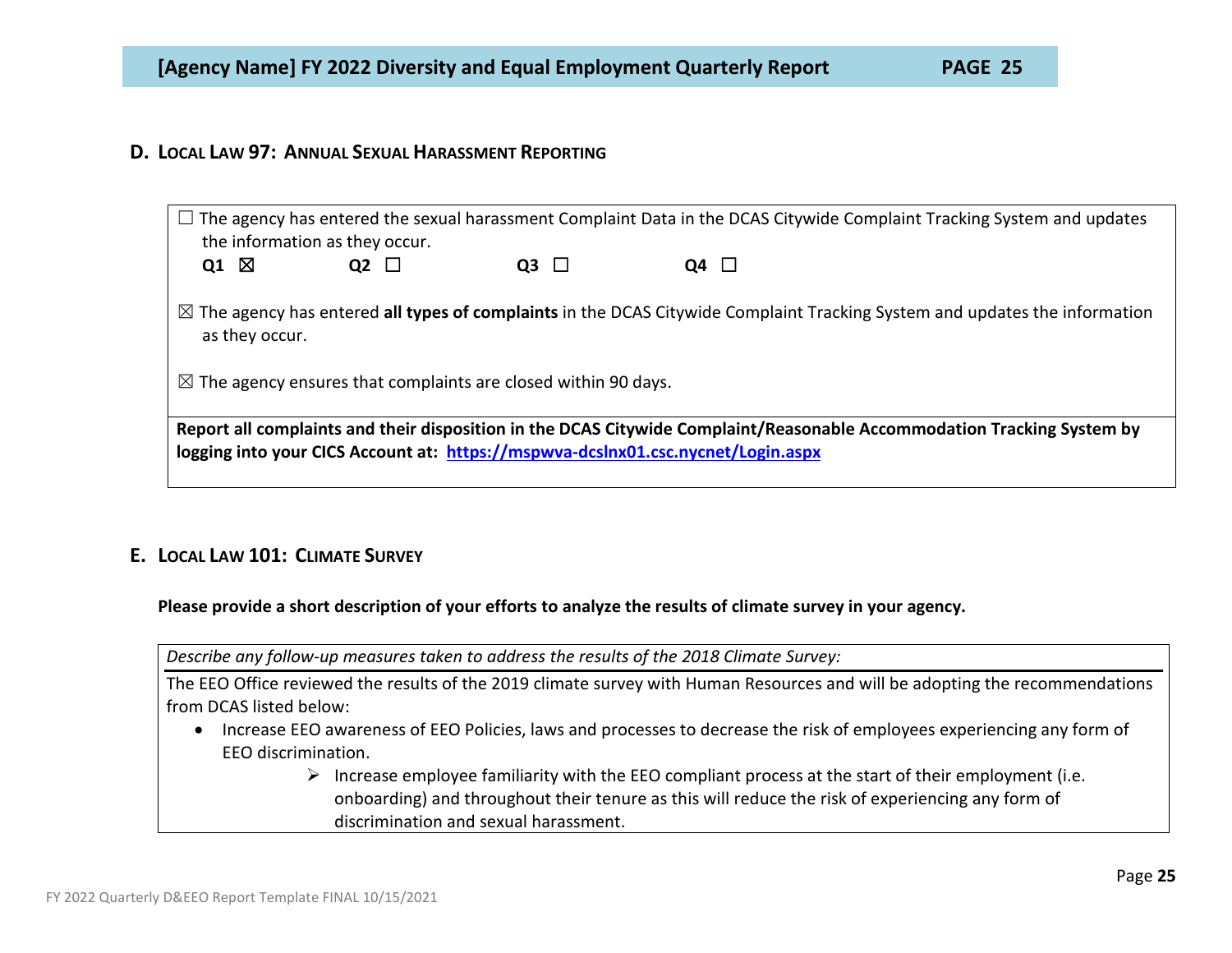*Describe your analysis of the results of the 2020 Climate Survey (when provided by DCAS):*

# **X. AUDITS AND CORRECTIVE MEASURES**

Please choose the statement that applies to your agency.

⊠ The agency is NOT involved in an audit conducted by NYC EEPC or another governmental agency specific to our EEO practices.

\_\_\_\_\_\_\_\_\_\_\_\_\_\_\_\_\_\_\_\_\_\_\_\_\_\_\_\_\_\_\_\_\_\_\_\_\_\_\_\_\_\_\_\_\_\_\_\_\_\_\_\_\_\_\_\_\_\_\_\_\_\_\_\_\_\_\_\_\_\_\_\_\_\_\_\_\_\_\_\_\_\_\_\_\_\_\_\_\_\_\_\_\_\_\_\_\_\_\_\_\_\_\_\_\_\_\_

 $\Box$  The agency is involved in an audit; please specify who is conducting the audit:  $\Box$ 

 $\Box$  Attach the audit recommendations by NYC EEPC or the other auditing agency.

☐ The agency has submitted or will submit to OCEI an amendment letter, which shall amend the agency plan for FY 2022.

 $\Box$  The agency received a Certificate of Compliance from the auditing agency. **Please attach a copy of the Certificate of Compliance from the auditing agency.**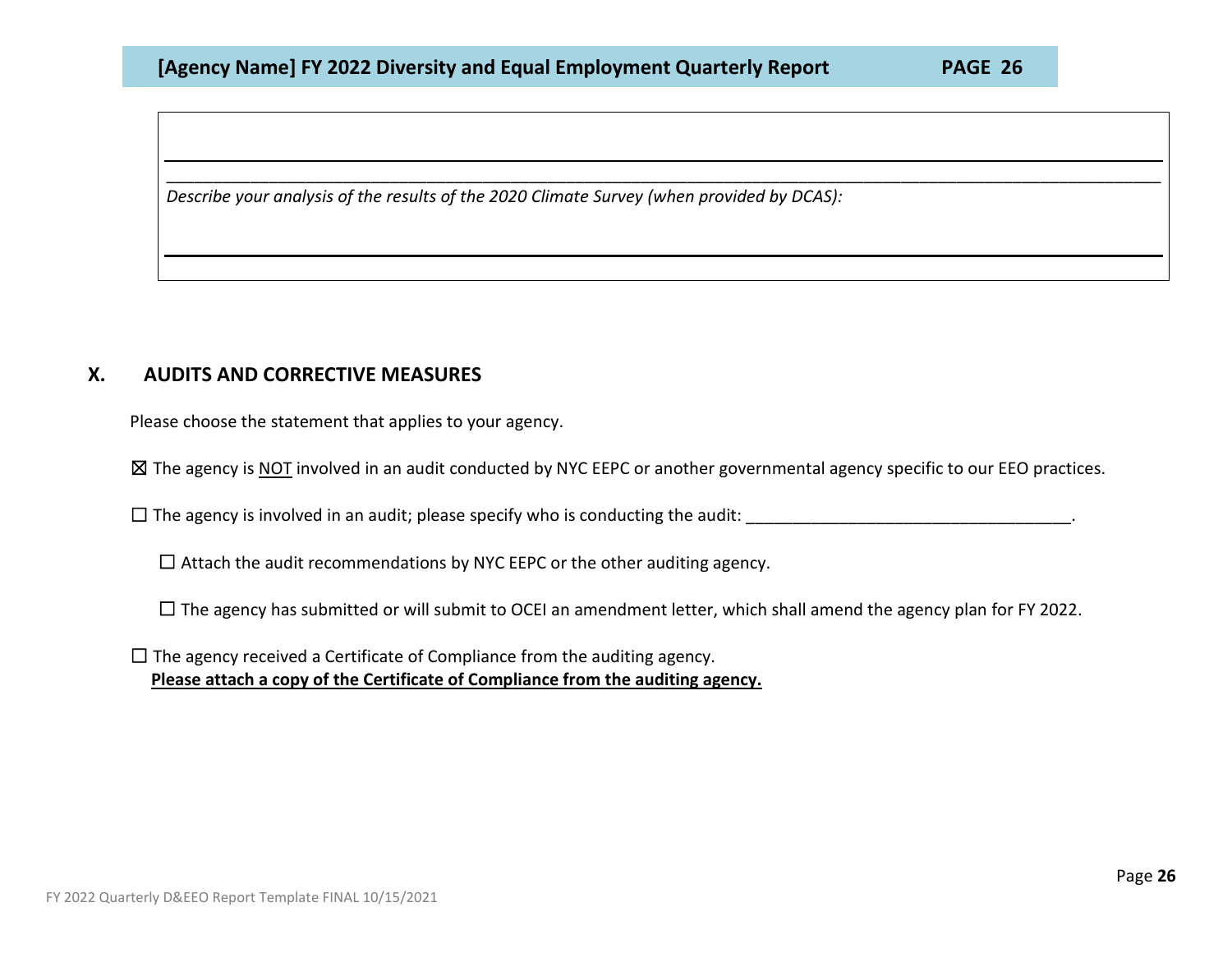# **APPENDIX: [AGENCY NAME] EEO PERSONNEL DETAILS EEO PERSONNEL FOR \_\_\_\_ QUARTER, FISCAL YEAR 2022**

#### **A. PERSONNEL CHANGES**

| <b>Personnel Changes this Quarter:</b> | ⊠<br><b>No Changes</b>                                                                                                                               | <b>Number of Additions:</b><br><b>Number of Deletions:</b>                                                                                        |                                                                                                                                                 |  |
|----------------------------------------|------------------------------------------------------------------------------------------------------------------------------------------------------|---------------------------------------------------------------------------------------------------------------------------------------------------|-------------------------------------------------------------------------------------------------------------------------------------------------|--|
| <b>Employee's Name &amp; Title</b>     | 1.                                                                                                                                                   | 2.                                                                                                                                                | 3.                                                                                                                                              |  |
| Nature of change                       | $\Box$ Addition<br>$\Box$ Deletion                                                                                                                   | $\Box$ Deletion<br>$\Box$ Addition                                                                                                                | $\Box$ Deletion<br>$\Box$ Addition                                                                                                              |  |
| Date of Change in EEO Role             | <b>Start Date or Termination Date:</b>                                                                                                               | Start Date or Termination Date:                                                                                                                   | <b>Start Date or Termination Date:</b>                                                                                                          |  |
|                                        |                                                                                                                                                      |                                                                                                                                                   |                                                                                                                                                 |  |
| <b>Employee's Name &amp; Title</b>     |                                                                                                                                                      |                                                                                                                                                   |                                                                                                                                                 |  |
| <b>Nature of change</b>                | $\Box$ Addition<br>$\Box$ Deletion                                                                                                                   | $\Box$ Addition<br>$\Box$ Deletion                                                                                                                | $\Box$ Addition<br>$\Box$ Deletion                                                                                                              |  |
| Date of Change in EEO Role             | <b>Start Date or Termination Date:</b>                                                                                                               | <b>Start Date or Termination Date:</b>                                                                                                            | <b>Start Date or Termination Date:</b>                                                                                                          |  |
| <b>For New EEO Professionals:</b>      |                                                                                                                                                      |                                                                                                                                                   |                                                                                                                                                 |  |
| Name & Title                           | 4.                                                                                                                                                   | 5.                                                                                                                                                | 6.                                                                                                                                              |  |
| <b>EEO Function</b>                    | $\square$ EEO Officer<br>$\Box$ EEO Counselor<br>$\Box$ EEO Trainer<br>$\Box$ EEO Investigator<br>□ 55-a Coordinator<br>$\Box$ Other: (specify)      | $\Box$ FFO Officer<br>$\Box$ EEO Counselor<br>$\Box$ EEO Trainer<br>$\Box$ EEO Investigator<br>$\Box$ Other: (specify)<br>$\Box$ 55-a Coordinator | $\Pi$ FFO Officer<br>$\Box$ EEO Counselor<br>$\Box$ EEO Investigator<br>$\Box$ EEO Trainer<br>□ 55-a Coordinator<br>$\Box$ Other: (specify)     |  |
| Percent of Time Devoted to EEO         | $\Box$ Other: (specify %):<br>$\square$ 100%                                                                                                         | $\square$ 100%<br>$\Box$ Other: (specify %):<br>$\square$ 100%<br>$\Box$ Other: (specify %):                                                      |                                                                                                                                                 |  |
|                                        |                                                                                                                                                      |                                                                                                                                                   |                                                                                                                                                 |  |
| Name & Title                           |                                                                                                                                                      |                                                                                                                                                   |                                                                                                                                                 |  |
| <b>EEO Function</b>                    | $\Box$ EEO Officer<br>$\Box$ EEO Counselor<br>$\square$ EEO Trainer<br>$\Box$ EEO Investigator<br>$\Box$ Other: (specify)<br>$\Box$ 55-a Coordinator | $\Box$ EEO Officer<br>$\Box$ EEO Counselor<br>$\Box$ EEO Trainer<br>$\Box$ EEO Investigator<br>$\Box$ Other: (specify)<br>$\Box$ 55-a Coordinator | $\Box$ EEO Officer<br>$\Box$ EEO Counselor<br>$\square$ EEO Trainer<br>$\Box$ EEO Investigator<br>□ 55-a Coordinator<br>$\Box$ Other: (specify) |  |
| <b>Percent of Time Devoted to EEO</b>  | $\square$ 100%<br>$\Box$ Other: (specify %):                                                                                                         | $\square$ 100%<br>$\Box$ Other: (specify %):<br>$\square$ 100%<br>$\Box$ Other: (specify %):                                                      |                                                                                                                                                 |  |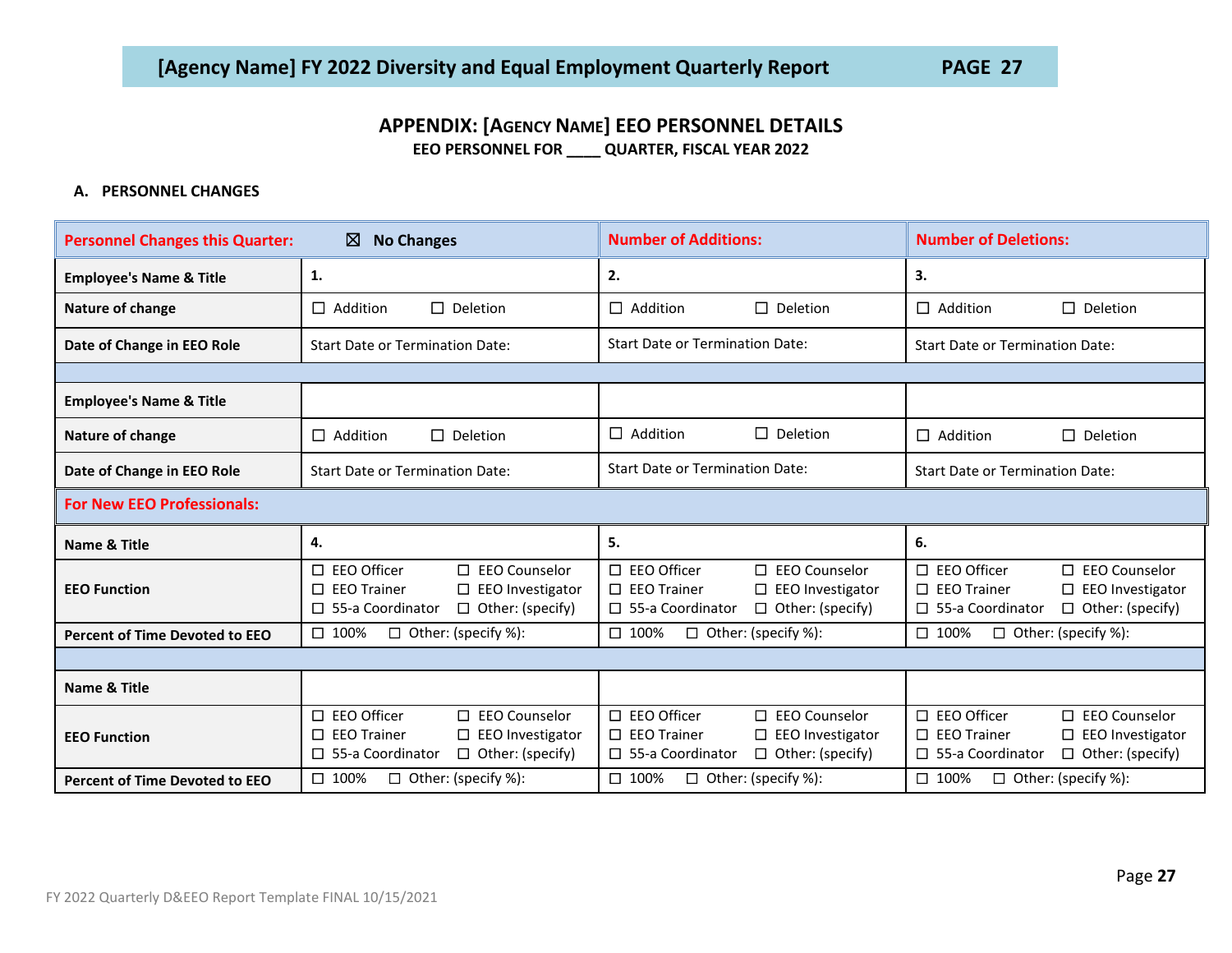| EEO Training Completed within the Last TWO Years, including the Current Quarter (EEO and D&I Officers, Deputies, AND ALL NEW EEO Professionals):                                                                                                                                                           |                                                                                                                                                                                                                                                        |                                                                                                                                                                                                                                                           |                                                                                                                                                                                                                                                               |  |  |
|------------------------------------------------------------------------------------------------------------------------------------------------------------------------------------------------------------------------------------------------------------------------------------------------------------|--------------------------------------------------------------------------------------------------------------------------------------------------------------------------------------------------------------------------------------------------------|-----------------------------------------------------------------------------------------------------------------------------------------------------------------------------------------------------------------------------------------------------------|---------------------------------------------------------------------------------------------------------------------------------------------------------------------------------------------------------------------------------------------------------------|--|--|
| Name & EEO Role                                                                                                                                                                                                                                                                                            | 1.                                                                                                                                                                                                                                                     | 2.                                                                                                                                                                                                                                                        | 3.                                                                                                                                                                                                                                                            |  |  |
| <b>Completed EEO Trainings:</b><br>1. Everybody Matters-EEO/D&I<br>2. EEO Awareness<br>3. Diversity & Inclusion<br>4. Sexual Harassment Prevention<br>5. IgbTq: The Power of Inclusion<br>6. Unconscious Bias<br>7. Disability Etiquette<br><b>Completed OCEI Trainings:</b><br>A. EEO Officer Essentials: | $\square$ No<br>$\square$ Yes<br>$\square$ Yes<br>$\Box$ No<br>$\square$ Yes<br>$\n  Q No$<br>$\square$ Yes<br>$\Box$ No<br>$\square$ Yes<br>$\square$ No<br>$\square$ No<br>$\Box$ Yes<br>$\square$ Yes<br>$\square$ No<br>$\square$ No<br>$\Box$ Yes | $\square$ No<br>$\Box$ Yes<br>$\square$ Yes<br>$\square$ No<br>$\Box$ Yes<br>$\n  Q No$<br>$\square$ Yes<br>$\square$ No<br>$\square$ Yes<br>$\square$ No<br>$\square$ Yes<br>$\square$ No<br>$\square$ Yes<br>$\square$ No<br>$\Box$ Yes<br>$\square$ No | $\square$ No<br>$\square$ Yes<br>$\square$ Yes<br>$\square$ No<br>$\square$ Yes<br>$\n  Do\n$<br>$\square$ Yes<br>$\n  Do\n$<br>$\square$ Yes<br>$\square$ No<br>$\square$ Yes<br>$\square$ No<br>$\square$ Yes<br>$\Box$ No<br>$\square$ Yes<br>$\square$ No |  |  |
| <b>Complaint/Investigative Processes</b><br><b>B. EEO Officer Essentials: Reasonable</b><br><b>Accommodation</b><br><b>C.</b> Understanding CEEDS Reports<br>Name & EEO Role                                                                                                                               | $\square$ Yes<br>$\square$ No<br>$\square$ No<br>$\square$ Yes<br>4.                                                                                                                                                                                   | $\square$ Yes<br>$\square$ No<br>$\square$ No<br>$\square$ Yes<br>5.                                                                                                                                                                                      | $\Box$ Yes<br>$\square$ No<br>$\square$ No<br>$\square$ Yes<br>6.                                                                                                                                                                                             |  |  |
| <b>Completed EEO Trainings:</b><br>1. Everybody Matters-EEO/D&I<br>2. EEO Awareness<br>3. Diversity & Inclusion<br>4. Sexual Harassment Prevention<br>5. IgbTq: The Power of Inclusion<br>6. Unconscious Bias                                                                                              | $\square$ Yes<br>$\square$ No<br>$\Box$ No<br>$\square$ Yes<br>$\square$ Yes<br>$\Box$ No<br>$\square$ Yes<br>$\square$ No<br>$\square$ Yes<br>$\square$ No                                                                                            | $\n  Do\n$<br>$\Box$ Yes<br>$\square$ No<br>$\square$ Yes<br>$\square$ Yes<br>$\square$ No<br>$\square$ Yes<br>$\square$ No<br>$\square$ Yes<br>$\square$ No<br>$\square$ Yes<br>$\square$ No                                                             | $\square$ Yes<br>$\n  Q$ No<br>$\square$ No<br>$\square$ Yes<br>$\square$ No<br>$\square$ Yes<br>$\square$ Yes<br>$\square$ No<br>$\square$ Yes<br>$\Box$ No<br>$\square$ Yes<br>$\square$ No                                                                 |  |  |
| 7. Disability Etiquette                                                                                                                                                                                                                                                                                    | $\square$ Yes<br>$\Box$ No<br>$\square$ Yes<br>$\Box$ No                                                                                                                                                                                               | $\square$ Yes<br>$\square$ No                                                                                                                                                                                                                             | $\square$ Yes<br>$\square$ No                                                                                                                                                                                                                                 |  |  |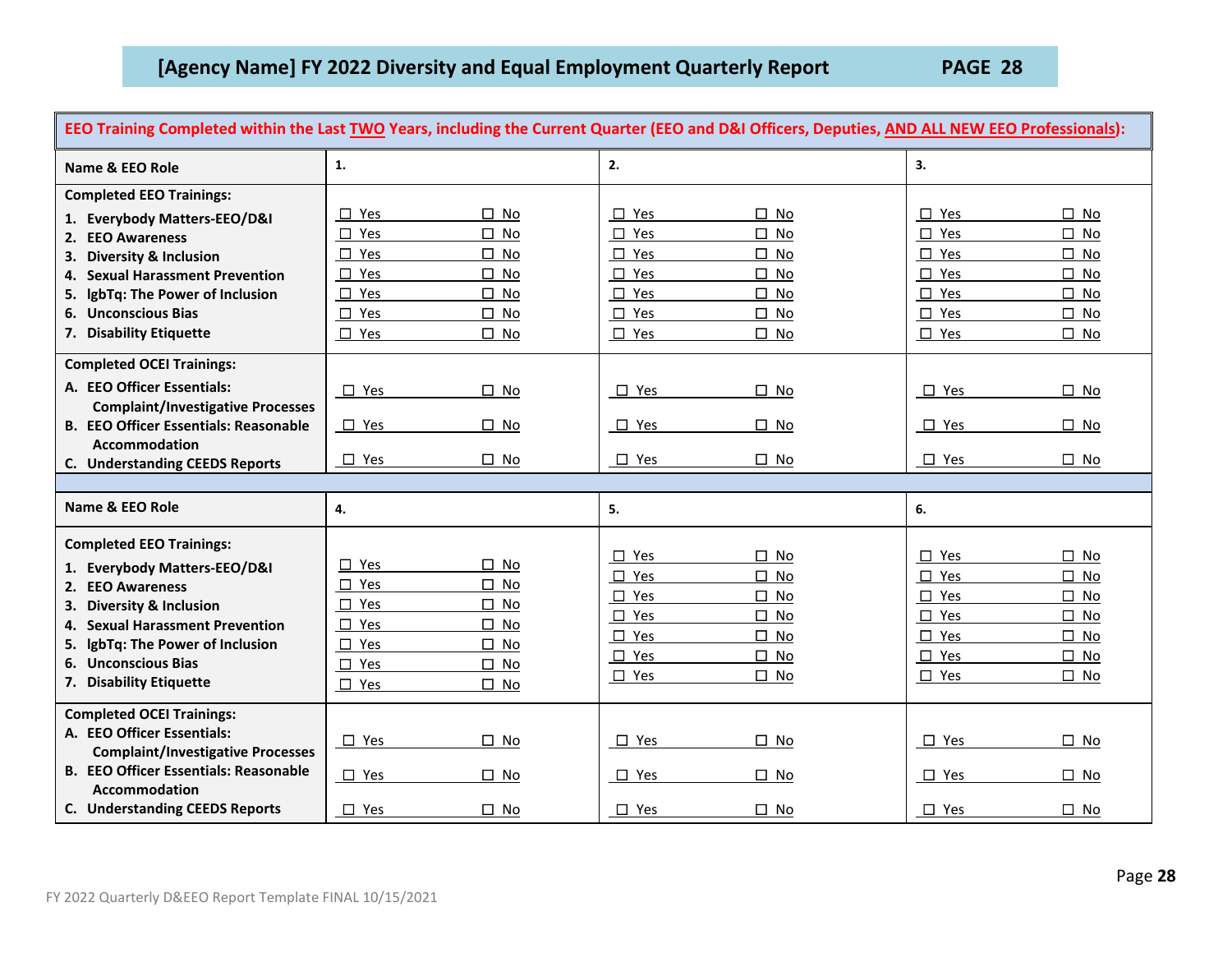#### **B. CONTACT INFORMATION (Please list ALL current EEO professionals)**

#### **DIVERSITY AND EEO STAFFING IN [AGENCY NAME] AS OF QUARTER FY 2022 \***

| <b>EEO\Diversity Role</b>                                 | Name                  | <b>Civil Service Title</b> | % of Time<br>Devoted to EEO<br>& Diversity<br><b>Functions</b> | <b>Office E-mail Address</b> | Telephone # |
|-----------------------------------------------------------|-----------------------|----------------------------|----------------------------------------------------------------|------------------------------|-------------|
| <b>EEO Officer/Director</b>                               | Kareem Gabriel        |                            |                                                                |                              |             |
| <b>Deputy EEO Officer OR</b><br>Co-EEO Officer            | <b>Vacant-posting</b> |                            |                                                                |                              |             |
| <b>Chief Diversity &amp; Inclusion Officer</b>            |                       |                            |                                                                |                              |             |
| <b>Diversity &amp; Inclusion Officer</b>                  | <b>Kareem Gabriel</b> |                            |                                                                |                              |             |
| Chief Diversity Officer/Chief<br>MWBE Officer per E.O. 59 | <b>Kareem Gabriel</b> |                            |                                                                |                              |             |
| <b>ADA Coordinator</b>                                    | <b>Kareem Gabriel</b> |                            |                                                                |                              |             |
| <b>Disability Rights Coordinator</b>                      | Kareem Gabriel        |                            |                                                                |                              |             |
| <b>Disability Services Facilitator</b>                    | <b>Kareem Gabriel</b> |                            |                                                                |                              |             |